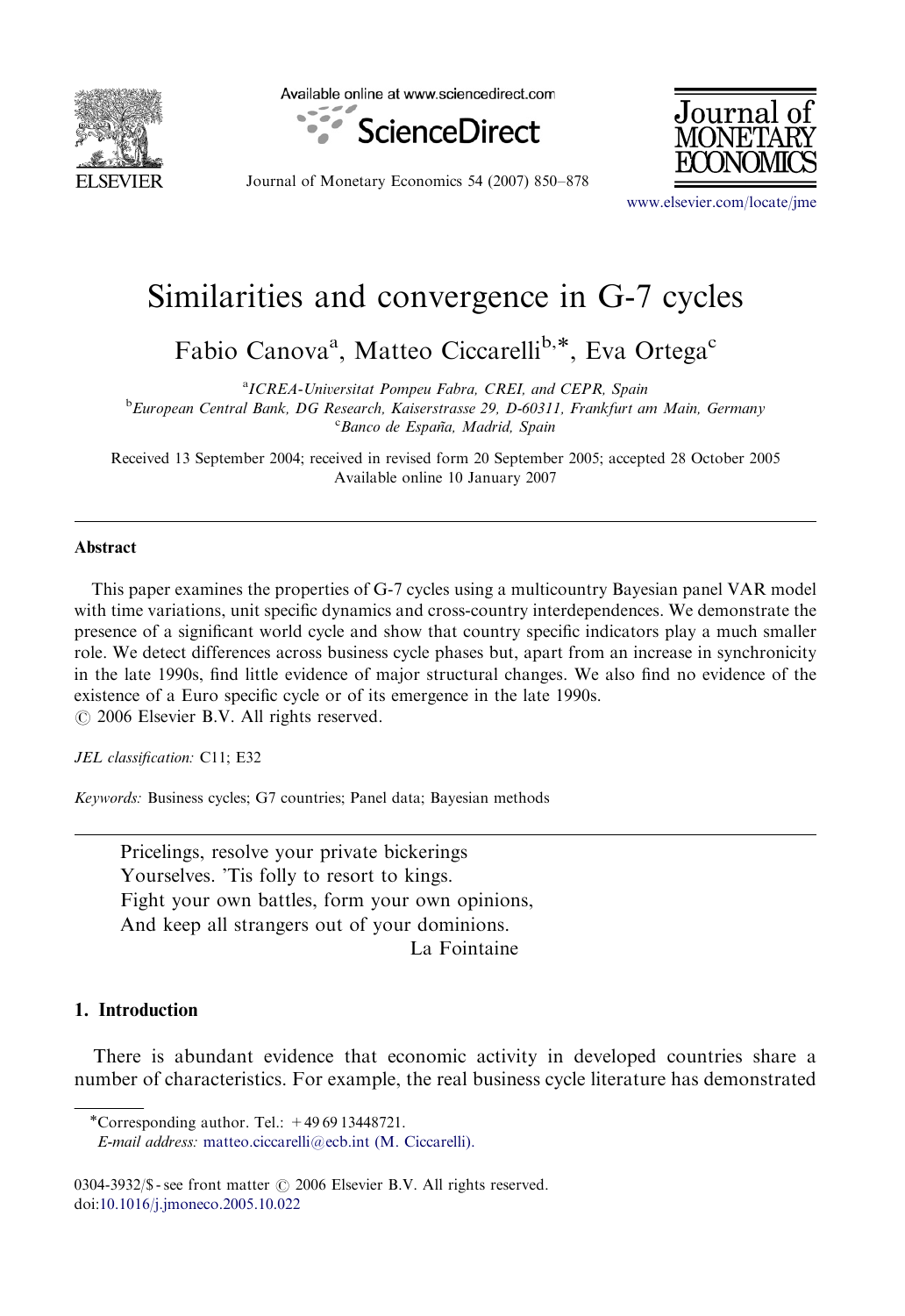that macroeconomic fluctuations across industrialized countries are closely linked (see e.g. [Backus et al., 1995; Baxter, 1995; Canova and Marrinan, 1998](#page-27-0)) while more structured time series analyses have shown that a large portion of regional and country specific fluctuations are common (see e.g. [Gregory et al., 1997; Del Negro, 2002; Lumsdaine](#page-28-0) [and Prasad, 2003; Kose et al., 2003\)](#page-28-0) and that a number of linear and non-linear business cycle features are similar [\(Harding and Pagan, 2006\)](#page-28-0). Although all existing evidence suggests the presence of a common source of fluctuations in developed countries, results are typically derived using restrictive or conventional assumptions about the nature of the dynamic relationships. In fact, except for [Del Negro \(2002\)](#page-28-0) or [Kose et al. \(2003\),](#page-28-0) the issue of whether commonalities are present or not is examined within an empirical framework which does not explicitly allow for cross-country and cross-variables interdependencies.

Recently, the stability of the cross-country business cycle relationships has come under scrutiny. For example, [Helbling and Bayoumi \(2003\)](#page-28-0) suggest that the increase in cyclical synchronization observed after 2000 in advanced economies is the result of common shocks. This apparently represents a major shift relative to the 1980s where increased similarities in macroeconomic fluctuations were the result of improved trade relationships (see e.g. [Canova and Dellas, 1992; Rose and Frankel, 2000](#page-27-0) for a quantification of the magnitude of trade links). It also represents a somewhat different propagation mechanism from the one used to explain the transmission of US shocks to Asia (see [Mackowiak, 2003](#page-28-0)) or Latin America ([Canova, 2005\)](#page-27-0). On the other hand, [Stock and Watson \(2003\)](#page-28-0) document changes in the volatilities of G-7 business cycles in the 1990s and indicate that such changes may have also altered the correlation among international macroeconomic variables.

A third issue which has recently attracted attention is the behavior of European cycles in the period leading to the creation of the European Monetary Union, both within the area and in relationship with other developed countries. Casual observation indicates that European cycles have displayed more synchronized movements in the 1990s and, possibly, a larger transatlantic conformity. All in all, commentators suggest that national effects in Europe may be slowly but surely vanishing.

Knowing whether fluctuations in the industrialized world are similar, understanding their sources and characterizing their time variations is important for both academics and policymakers. From an academic point of view one is interested in knowing whether business cycle links are the result of cross-country interdependencies or common shocks. Hence, one may welcome studies empirically documenting similarities in economic fluctuations since the presence of a common cycle facilitates the study of the relationship between national and international policy decisions and the state of the world economy. Policymakers monitoring domestic or regional cycles are typically concerned with the effect of national idiosyncrasies and with the consequences that their actions have on the working of international markets. However, if variations in economic activity in countries with different institutions, economic structures or economic policies are driven by a common cause, international markets more than national policies are the key to understanding the comovements in economic activity. Moreover, national or regional policies designed to counteract world tendencies may be ineffective. Finally, structural time variations may undermine the usefulness of policies which may have been effective in the past.

This paper breaks ground in the area by explicitly addressing two interrelated questions. First, we would like to know whether there has been any tendency for G-7 cycles to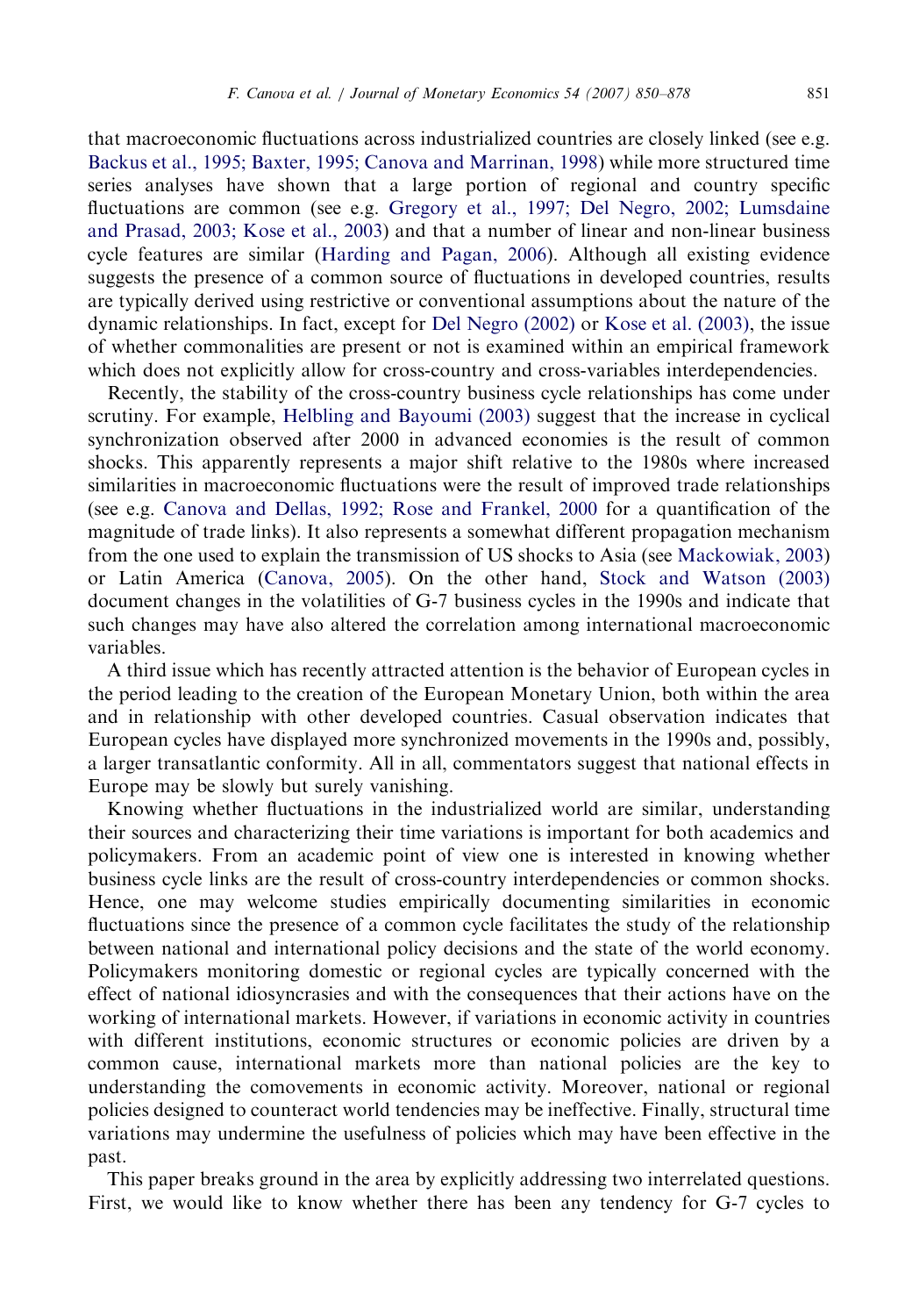become more similar in the 1990s or if, on the contrary, they tend to be clustered along geographical, regional or other institutional characteristics. Second, we are curious as to whether there is any evidence that Euro cycles are different from those we observe in the rest of the G-7 or if they have become more different in the recent past. In answering these questions we also provide new evidence on the relative importance of world and country specific causes in driving G-7 cycles, on their evolution over time and over business cycle phases.

To study these questions we employ a panel VAR model of the type developed in [Canova and Ciccarelli \(2002\).](#page-27-0) Their approach is useful in our context for at least two reasons. First, the econometric methodology is designed for large-scale dynamic models displaying unit specific dynamics and cross-country lagged interdependencies and flexibly allows for time variations in the correlation structure of cyclical fluctuations across variables and countries. Second, the parsimonious parametrization they propose endogenously produces an index structure where indicators of world and national specific cycles can be recursively constructed and dynamically span cross-country interdependencies. Therefore, the specification is particularly suited to study the interrelationships and the structural changes present in G-7 cycles and to analyze what drives the common and the idiosyncratic components of G-7 fluctuations.

Our investigation confirms some of the existing evidence. For example, as in [Kose et al.](#page-28-0) [\(2003\)](#page-28-0) or [Lumsdaine and Prasad \(2003\),](#page-28-0) we find evidence of a significant world business cycle, despite different empirical techniques and data sets. However, we also provide new and important insights in the phenomenon. For instance, our results indicate that the world indicator accounts for about 30% of the fluctuations in sales, industrial production, output and employment of the seven most industrialized countries; that it captures the more persistent portions of G-7 fluctuations and that it has more information than simple average or principal component measures obtained using G-7 GDPs or IPs. We also show that country specific indicators are useful in explaining certain GDP and employment episodes over time, but fail to consistently track cyclical movements in the four variables over the entire sample. Perhaps more interestingly, we find that both world and country specific fluctuations are more synchronized in contractions than expansions. Expansions tend to have large idiosyncratic components, both across variables and countries, while declines in economic activity have common timing and similar dynamics, both within and across countries.

Regarding the questions of interest, we find no evidence of structural breaks in the country indicators in the 1990s. Hence, the often cited idea that national cycles are disappearing finds no support from our analysis. These indicators are as significant in explaining the differential growth rate of GDP across countries in the mid-1990s as they were in the mid-1980s and, if anything, slightly more important. We also find little support for the idea that Euro cycles are different or that a Euro area cycle is emerging in the 1990s. This result should be contrasted with [Lumsdaine and Prasad \(2003\)](#page-28-0) and [Artis et al. \(2003\),](#page-27-0) who instead detected the presence of a EU cycle using IP data, and with [Del Negro and](#page-28-0) [Otrok \(2003\)](#page-28-0), who find that within EU synchronization has increased in the late 1990s. Our analysis shows that the Euro signal is weaker when one considers a broader set of variables and that regional causes have minor explanatory power for G-7 fluctuations throughout the sample.

Taken together, these results imply that movements in the world indicator have been the stable and consistent explanation for the commonalities of the fluctuations in the G-7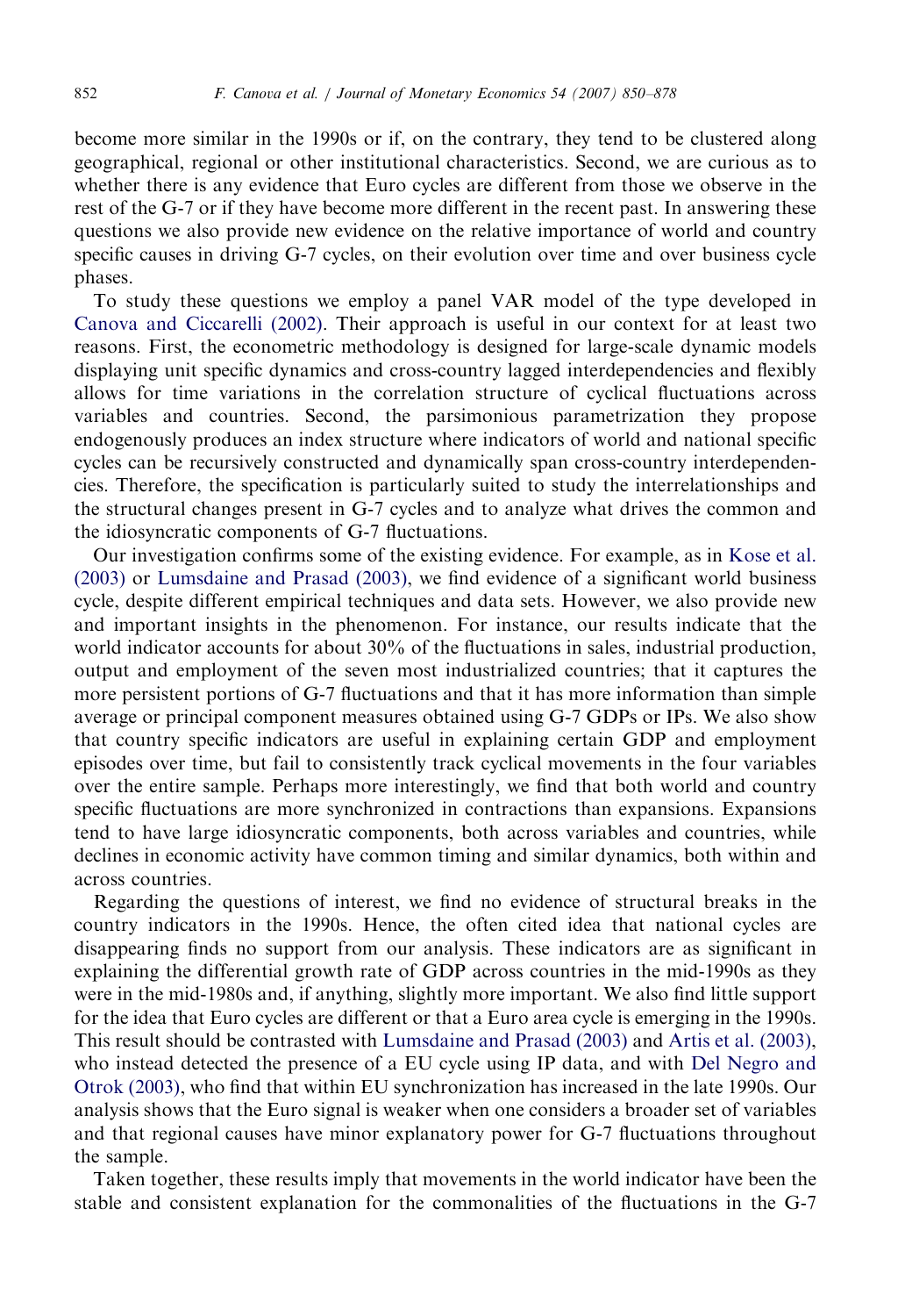economies over time and that structural breaks, in both the pattern of transmission across countries and in the sources of structural shocks, are probably absent.

We attempt to characterize the informational content of the indicators we construct using simple correlation analysis. We document that our world indicator captures a variety of influences going from the magnitude of world trade, to the stance of monetary policy in the G-7 and to the spending power of consumers. Hence one of the reasons why the world indicator has been a very stable driver of international business cycles over the period is that it captures a variety of sources of disturbances and endogenously allows their mix to change over time. We also show that oil shocks, US technology shocks and fiscal policy do not appear to be behind the movements in the world indicator. Furthermore, we document that, country indicators capture primarily the differential stance of monetary policy but, in some cases, are also related to local spending capability or US variables. Interestingly, their informational content is not related to the stance of local fiscal policy, except for Canada and Italy.

The rest of the paper is organized as follows: the next section presents the model specification, the technique used to construct the various indicators and the details of our empirical approach. Section 3 presents the results and Section 4 concludes.

#### 2. The empirical model

# 2.1. The panel VAR model

The model we employ in our analysis has the form:

$$
y_{it} = D_{it}(L)Y_{t-1} + c_{it} + e_{it},
$$
\n(1)

where  $i = 1, \ldots, N$  refers to countries and  $t = 1, \ldots, T$  to time.  $y_{it}$  is a  $G \times 1$  vector for each country *i* and  $Y_t = (y'_{1t}, y'_{2t}, \dots, y'_{Nt})'$ .  $D_{it,j}$  are  $G \times NG$  matrices for each lag  $j = 1, \dots, p$ ,  $c_{it}$ is a  $G \times 1$  vector of intercepts and  $e_{it}$  is a  $G \times 1$  vector of random disturbances.

Whenever the  $NG \times NG$  matrix  $D_t(L) = [D_{1t}(L), \ldots, D_{Nt}(L)]'$ , is not block diagonal for some L, the model displays cross-unit lagged interdependencies. Eq. (1) displays two other important features. First, the coefficients are allowed to vary over time. Second, the dynamic relationships are allowed to be unit specific. All three ingredients are crucial when one wants to study similarities, the propagation and time variations in the structure of business cycles across countries. Moreover, they add considerable realism to the specification but are costly: the number of parameters is large (we have now  $k =$  $NGp + 1$  parameters in each equation) and there is only one time period in each unit to estimate them.

It is convenient to rewrite (1) in a simultaneous equations format:

$$
Y_t = W_t \delta_t + \mathbf{E}_t, \quad \mathbf{E}_t \sim \mathbf{N}(0, \Omega), \tag{2}
$$

where  $W_t = I_{NG} \otimes X'_t$ ;  $X'_t = (Y'_{t-1}, Y'_{t-2}, \dots, Y'_{t-p}, 1), \delta_t = (\delta'_{1t}, \dots, \delta'_{Nt})'$  and  $\delta_{it}$  are  $Gk \times$ 1 vectors containing, stacked, the G rows of the matrix  $D_{it}$  and of  $c_{it}$ , while  $Y_t$  and  $E_t$  are  $NG \times 1$  vectors containing the endogenous variables and the random disturbances.

Since  $\delta_t$  varies with cross-sectional units in different time periods, it is impossible to estimate it using classical methods. However, even if  $\delta_t$  is time invariant, its sheer dimensionality prevents its unconstrained estimation. Two shortcuts are typically employed in the literature: it is assumed that  $\delta_t$  does not depend on the unit, apart from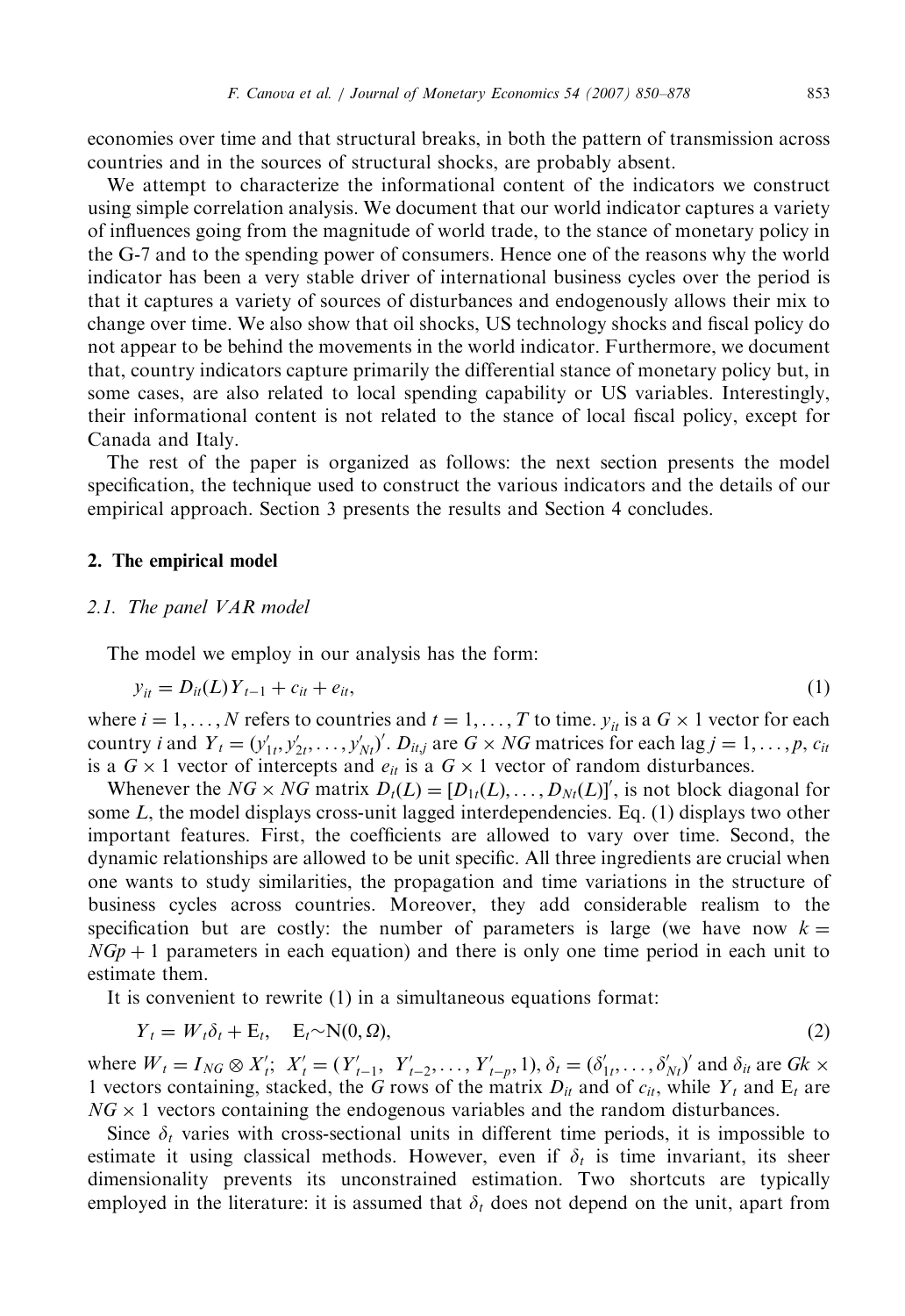a time invariant fixed effect, or that there are no interdependencies across units (see e.g. [Holtz–Eakin et al., 1988; Binder et al., 2000\)](#page-28-0). Since neither of these assumptions is appealing in our study, we factor  $\delta_t$  as

$$
\delta_t = \Xi_1 \lambda_t + \Xi_2 \alpha_t + \Xi_3 \rho_t + u_t,\tag{3}
$$

where  $\mathcal{E}_1, \mathcal{E}_2, \mathcal{E}_3$  are matrices of dimensions  $NGk \times N_1 \ll N$ ,  $NGk \times N$ ,  $NGk \times G$ , respectively, and  $\lambda_t$ ,  $\alpha_t$ ,  $\rho_t$ , are mutually orthogonal.  $\lambda_t$  captures movements in the coefficient vector which are common across units and variables—for most of this paper  $\lambda_t$  will be a scalar; in Section 3.3 it will be a 2  $\times$  1 vector.  $\alpha_t$  captures movements in the coefficient vector which are common within countries and therefore its dimension equals to N, the number of countries in the panel.  $\rho_t$  captures movements in the coefficient vector which are variable specific and its dimension is therefore equal to  $G$ , the number of variables in each country. Finally,  $u_t$  captures all the unmodelled features of the coefficient vector, which may have to do with lag specific, time specific or other idiosyncratic effects.

Factoring  $\delta_t$  as in (3) is advantageous in many respects. Computationally, it reduces the problem of estimating NGk coefficients into one of the estimating  $1 + N + G$  or  $2 + N + G$ factors driving the coefficients. Therefore, even when the number of interdependent units is large estimation is feasible, noise is averaged out and reliable estimates of the features of interest can be obtained. Practically, the factorization (3) transforms an overparametrized panel VAR into a parsimonious SUR model where the regressors are 'appropriate' averages of the right-hand side variables of the VAR. In fact, substituting (3) into (2) we have

$$
Y_t = \mathcal{W}_t \lambda_t + \mathcal{A}_t \alpha_t + \mathcal{M}_t \rho_t + v_t, \tag{4}
$$

where  $W_t = W_t \Sigma_1, \mathcal{A}_t = W_t \Sigma_2, \mathcal{M}_t = W_t \Sigma_3$  capture, respectively, common, country specific and variable specific information present in the VAR and  $v_t = E_t + W_t u_t$ . Economically, the decomposition in (4) is convenient since it allows us to measure the relative importance of world and country specific influences for fluctuations in  $Y_t$ . In fact  $WLI_t = W_t \lambda_t$  plays the role of a world (or of a regional) indicator, while  $CLI_t = \mathcal{A}_t \alpha_t$ plays the role of a vector of country specific indicators. Both coincident and leading versions of these indicators can be designed using either time t or time  $t-1$  information, since  $\mathcal{W}_t$  and  $\mathcal{A}_t$  only contain information present in the predetermined variables of the VAR, and recursively constructed, given a law of motion of  $\lambda_t$  and  $\alpha_t$ . Note that  $WLI_t$  and  $CLI<sub>t</sub>$  are correlated by construction—the same variables enter in both  $\mathcal{W}<sub>t</sub>$  and  $\mathcal{A}<sub>t</sub>$ —but become uncorrelated as the number of countries becomes large.

To illustrate the structure of the matrices  $\vec{E}$ 's and of  $\mathcal{W}_t, \mathcal{A}_t, \mathcal{M}_t$ , suppose there are  $G = 2$  variables for each of  $n = 2$  countries,  $p = 1$  lags and an intercept:

$$
\begin{bmatrix} y_t^1 \\ x_t^1 \\ y_t^2 \\ x_t^2 \end{bmatrix} = \begin{bmatrix} d_{1,1,t}^{1,y} & d_{2,1,t}^{1,y} & d_{1,2,t}^{1,y} & d_{2,2,t}^{1,y} \\ d_{1,1,t}^{1,x} & d_{2,1,t}^{1,x} & d_{1,2,t}^{1,x} & d_{2,2,t}^{1,x} \\ d_{1,1,t}^{2,y} & d_{2,1,t}^{2,y} & d_{1,2,t}^{2,y} & d_{2,2,t}^{2,y} \\ d_{1,1,t}^{2,x} & d_{2,1,t}^{2,x} & d_{1,2,t}^{2,x} & d_{2,2,t}^{2,x} \end{bmatrix} \begin{bmatrix} y_{t-1}^1 \\ x_{t-1}^1 \\ y_{t-1}^2 \\ y_{t-1}^2 \\ x_{t-1}^2 \end{bmatrix} + \begin{bmatrix} c_1^y \\ c_1^x \\ c_2^y \\ c_2^z \end{bmatrix} + e_t.
$$
 (5)

Here  $\delta_t = [d_{1,1,t}^{1,y}, d_{2,1,t}^{1,y}, d_{1,2,t}^{1,y}, d_{2,2,t}^{1,y}, c_1^y, d_{1,1,t}^{1,x}, d_{2,1,t}^{1,x}, d_{1,2,t}^{1,x}, d_{2,2,t}^{1,x}, c_t^x, d_{1,1,t}^{2,y}, d_{2,1,t}^{2,y}, d_{1,2,t}^{2,y}, d_{2,2,t}^{2,y}, c_2^y,$  $d_{1,1,t}^{2,x}, d_{2,1,t}^{2,x}, d_{1,2,t}^{2,x}, d_{2,2,t}^{2,x}, c_2^{x}$  is a  $(20 \times 1)$  vector containing the time varying coefficients of the model. Note that the typical element of  $\delta_t$ ,  $\delta_{l,s,t}^{i,j}$ , is indexed by the country *i*, the variable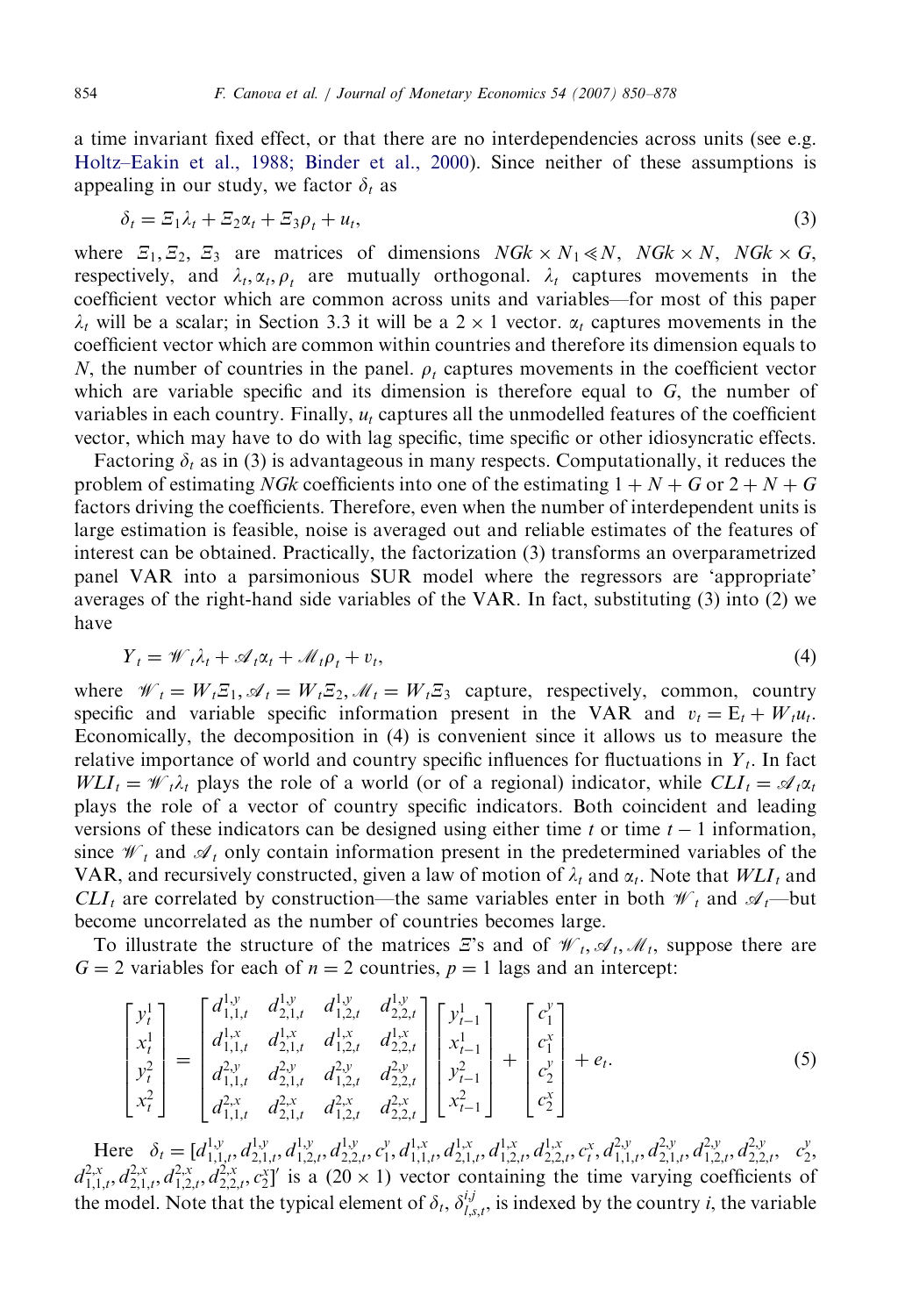*j*, the variable in an equation *l* (independent of the country), and the country in an equation s (independent of variable). If we are not interested in modelling all these aspects and call  $u_t$  all unaccounted features, one possible factorization of  $\delta_t$  is

$$
\delta_t = \Xi_1 \lambda_t + \Xi_2 \alpha_t + \Xi_3 \rho_t + u_t,\tag{6}
$$

where for each t,  $\lambda_t$  is a scalar,  $\alpha_t$  is a 2  $\times$  1 vector,  $\rho_t$  is a 2  $\times$  1 vector,  $\Xi_1$  is a 20  $\times$  1 vector of ones and

$$
\underline{E}_2 = \begin{bmatrix} \iota_1 & 0 \\ \iota_1 & 0 \\ 0 & \iota_2 \\ 0 & \iota_2 \end{bmatrix}, \quad \underline{E}_3 = \begin{bmatrix} \kappa_1 & 0 \\ 0 & \kappa_2 \\ \kappa_1 & 0 \\ 0 & \kappa_2 \end{bmatrix}
$$

with  $i_1 = (1 \ 1 \ 0 \ 0 \ 0)'$ ,  $i_2 = (0 \ 0 \ 1 \ 1 \ 0)'$ ,  $\mathbf{x}_1 = (1 \ 0 \ 1 \ 0 \ 0)'$  and  $x_2 = (0 \quad 1 \quad 0 \quad 1 \quad 0)'$ . Hence, the VAR (5) can be rewritten as

$$
\begin{bmatrix} y_t^1 \\ x_t^1 \\ y_t^2 \\ x_t^2 \end{bmatrix} = \begin{bmatrix} \mathcal{W}_t \\ \mathcal{W}_t \\ \mathcal{W}_t \end{bmatrix} \lambda_t + \begin{bmatrix} \mathcal{A}_{1,t} & 0 \\ \mathcal{A}_{1,t} & 0 \\ 0 & \mathcal{A}_{2,t} \\ 0 & \mathcal{A}_{2,t} \end{bmatrix} \alpha_t + \begin{bmatrix} \mathcal{M}_{1,t} & 0 \\ 0 & \mathcal{M}_{2,t} \\ \mathcal{M}_{1,t} & 0 \\ 0 & \mathcal{M}_{2,t} \end{bmatrix} \rho_t + v_t, \tag{7}
$$

where  $\mathcal{W}_t = y_{t-1}^1 + x_{t-1}^1 + y_{t-1}^2 + x_{t-1}^2 + 1, \quad \mathcal{A}_{1,t} = y_{t-1}^1 + x_{t-1}^1, \quad \mathcal{A}_{2,t} = y_{t-1}^2 + x_{t-1}^2,$  $M_{1,t} = y_{t-1}^1 + y_{t-1}^2$ ,  $M_{2,t} = x_{t-1}^1 + x_{t-1}^2$  and  $v_t = e_t + W_t' u_t$ . In the empirical application, all variables are measured in growth rates and therefore this type of averaging will indeed be appropriate. Note that if  $\lambda_t$  is large relative to  $\alpha_t$ ,  $y_t^1$  and  $x_t^1$  comove with  $y_t^2$  and  $x_t^2$ . On the other hand, if  $\lambda_t$  is zero,  $y_t^1$  and  $x_t^1$  may drift apart from  $y_t^2$  and  $x_t^2$ . Note also that in the general case when  $p>1$ , lags can be weighted using a decay factor in the same spirit as [Doan et al. \(1984\)](#page-28-0).

As the notation we have used makes it clear, the regressors in (4) are combinations of lags of the right-hand side variables of the VAR, while  $\lambda_t$ ,  $\alpha_t$ ,  $\rho$ , play the role of time varying loadings. Using averages as regressors is common in the factor model literature (see e.g. [Stock and Watson, 1989; Forni and Reichlin, 1998\)](#page-28-0) and in the signal extraction literature (see e.g. [Sargent, 1989\)](#page-28-0). However, there are five important differences between (4) and standard factor models. First, the indices we construct weight equally the information in all variables while in factor models the weights generally depend on the variability of the components.<sup>1</sup> Second, our indices dynamically span lagged interdependencies across units and variables while in standard factor models they statically span the space of the variables of the system. Third, our indices are directly observable while in factor models they are estimated. Fourth, the loadings are allowed to be time varying while, except for Del Negro and Otrok (2003), the loadings are constant in factor models. Finally, our averaging approach creates moving average terms of order  $p$  in the regressors of (4), even when  $y_{ii}$  are serially independent. Therefore, contrary to what occurs in factor models, our indicators implicitly filter out from the right-hand side variables of the VAR

<sup>&</sup>lt;sup>1</sup>It is important to stress that the equal weighting scheme comes from the prior specification and the unit in which the variables are measured. In some cases, weighting the variables by the relative size of the economies, as recently done by [Pesaran et al. \(2004\)](#page-28-0), could also be appropriate.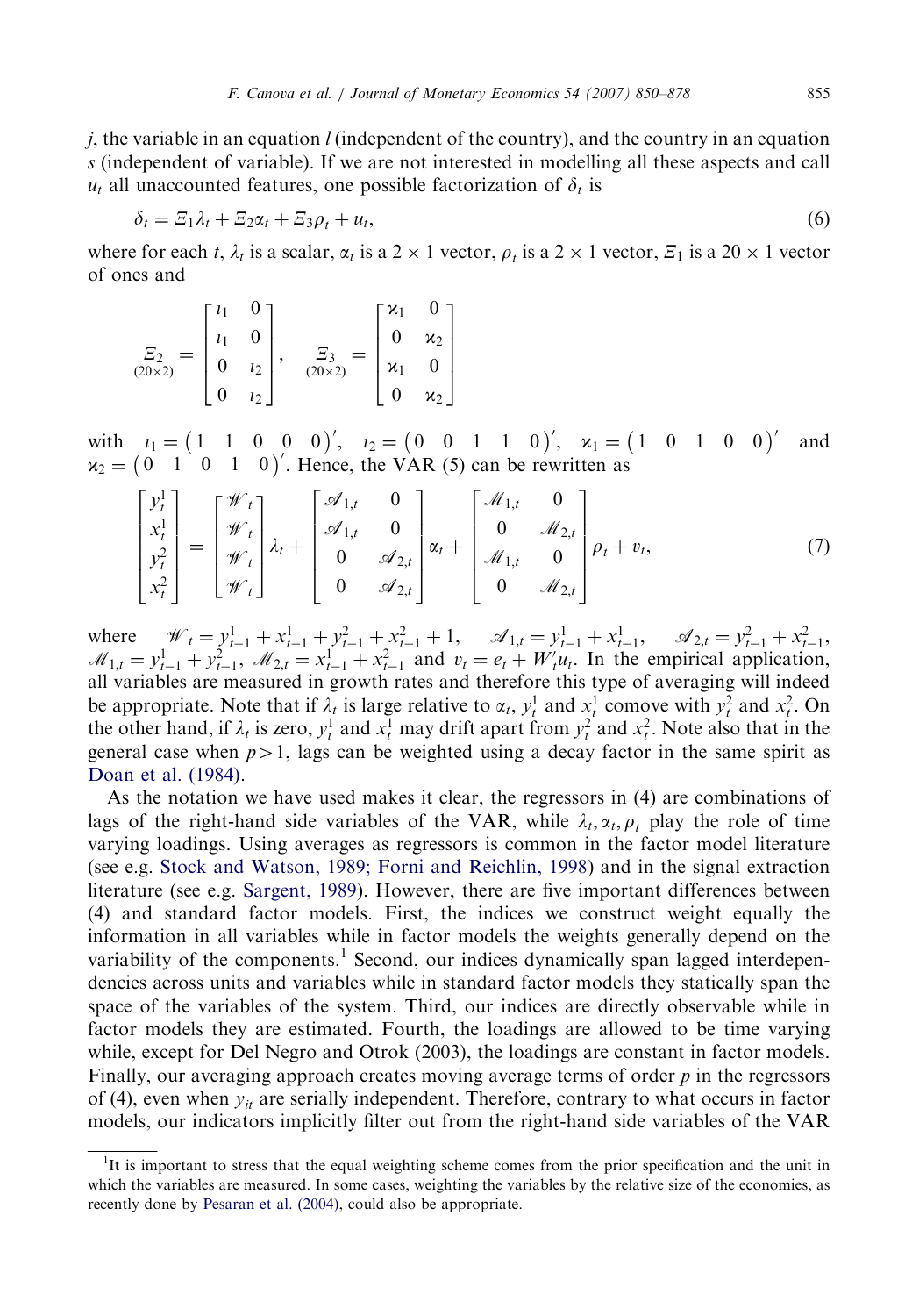high-frequency variability. The fact that the regressors of the SUR model emphasize the low-frequency movements in the variables of the VAR is important in forecasting in the medium run and in detecting turning points of GDP, as we will see in the next section.

#### 2.2. The structure of time variations

To complete the empirical specification we need to describe the evolution of  $\lambda_t$ ,  $\alpha_t$ ,  $\rho_t$  over time and the features of their (prior) distribution at time zero. Write (3) compactly as

$$
\delta_t = \Xi \theta_t + u_t, \quad u_t \sim N(0, \Sigma \otimes V), \tag{8}
$$

where  $\mathcal{Z} = [\mathcal{Z}_1, \mathcal{Z}_2, \mathcal{Z}_3], \theta_t = [\lambda_t, \alpha_t, \rho_t]'$ , and V is a  $k \times k$  matrix and let

$$
\theta_t = \theta_{t-1} + \eta_t, \quad \eta_t \sim N(0, B_t). \tag{9}
$$

We further assume that  $\Sigma = \Omega$  and  $V = \sigma^2 I_k$ ,  $\sigma^2$  known; that  $B_t = \gamma_1 B_{t-1} + \gamma_2 \bar{B}$ ,  $\gamma_1, \gamma_2$ known; that  $\bar{B} = diag(\bar{B}_1, \bar{B}_2, \bar{B}_3)$ , and that E<sub>t</sub>,  $u_t$  and  $\eta_t$  are mutually independent. We treat  $(\sigma^2, \gamma_1, \gamma_2)$  as parameters and their selection is described in Appendix A.

In (9) the factors evolve over time as random walks. Alternative specifications which allow for more complex dynamics or exchangeability across units are possible (see e.g. [Canova and Ciccarelli, 2002](#page-27-0)). We stick to this simple setup since experimentation with more complicated structures did not produce qualitatively important improvements in our results. The spherical assumption on  $V$  reflects the fact that the factors have similar units, while setting  $\Sigma = \Omega$  is standard in the literature (see e.g. [Kadiyala and Karlsson, 1997](#page-28-0)). The variance of the innovations in  $\theta_t$  is allowed to be time varying to account for heteroskedasticity and other generic volatility clustering that may appear in the coefficients of several, or all, series within and across units. Time invariant structures  $(\gamma_1 = \gamma_2 = 0)$ , and homoskedastic variances ( $y_1 = 0$  and  $y_2 = 1$ ) are special cases of the assumed process. The block diagonality of  $\bar{B}$  is needed to guarantee orthogonality of the factors, which is preserved a posteriori, and hence their identifiability. Finally, independence among the errors is standard.

To summarize, our empirical model has the state space structure:

$$
Y_t = (W_t \Sigma) \theta_t + v_t,
$$
  
\n
$$
\theta_t = \theta_{t-1} + \eta_t,
$$
\n(10)

where  $v_t \sim (0, \sigma_t \Omega)$  and  $\sigma_t = (1 + \sigma^2 X_t X_t)$ . To compute posterior distributions for the unknowns we need prior densities for  $(\Omega, \sigma^2, \bar{B}, \theta_0)$ . Because we want to minimize the impact of our prior choices on the posterior distribution of the indicators, we specify rather loose but proper priors. Their exact form, the numerical approach used to compute posterior distributions and the details of the computations are in Appendix A. While model (10) can be estimated both with classical and Bayesian methods, we prefer the second since the exact small sample distribution of the objects of interest can be obtained even when  $T$  and  $N$  are small—as it is the case here—while classical estimates are justifiable only when either  $T$  or  $N$  or both go to infinity. Furthermore, classical estimators can be obtained only under restrictive assumptions about the nature of time variations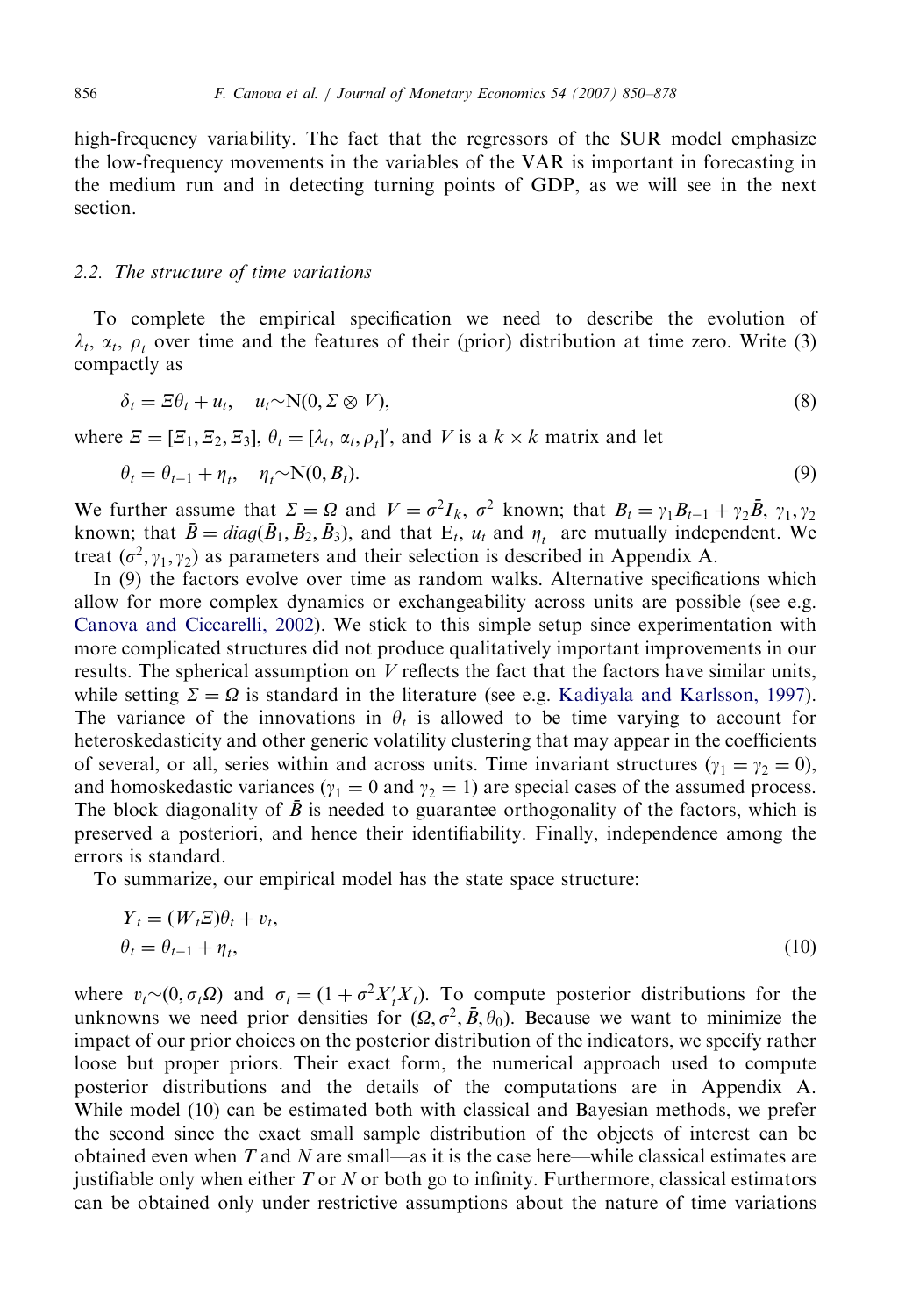present in the coefficients and are typically more cumbersome to compute than the one employed here.

# 2.3. Verifying the hypotheses of interest

To evaluate the posterior support for the three main issues of interest, i.e. whether G-7 fluctuations are primarily driven by a world cycle; whether there has been any tendency for G-7 cycles to become more similar in the 1990s and whether Euro area cycles are different from those in the other G-7 countries or have become so in the 1990s, we employ two types of evidence. First, we examine the behavior of the posterior distribution of  $WLI<sub>t</sub>$  and of  $CLI<sub>t</sub>$  over time. Second, we compare the marginal likelihood of restricted and unrestricted specifications.

Since time series plots of the posterior of  $WLI_t$  and  $CLI_t$  are difficult to read, we summarize their information reporting the median of the distribution and a 68% posterior central band—the latter corresponding to one standard deviation around the mean in classical frameworks. Visual evidence in favor or against the first and the third hypotheses is obtained by examining whether the 68% posterior band of the relevant indicator includes zero or not at most or all dates and whether the posterior distribution of the difference between Euro and non-Euro indicators are centered around zero. Visual evidence in favor of time variations/structural breaks can be obtained when the 68% posterior bands includes zero at some dates but not at others. We complement this visual information by computing the percentage of the variations in the endogenous variables due to the world indicator and examining the relative importance of world and national indicators in specific historical episodes.

The marginal likelihood of model *i* is  $f(Y|M_i) = \int L(y|\psi_i, M_i)p(\psi_i|M_i) d\psi_i$ , where  $\psi_i$  are the parameters of the model  $i$ . Model  $i$  is preferred to model  $i'$  if its marginal likelihood is higher or, equivalently, if the Bayes factor  $BF(i, i') = f(Y|M_i)/f(Y|M_i')$  substantially exceeds 1. To evaluate the questions of interest we consider three models. A benchmark one,  $M<sub>0</sub>$ , whose specification includes a world, seven country specific and four variable specific factors; a restricted version of this benchmark,  $M_1$ , which excludes country specific factors; and an extended version,  $M_2$ , where the world indicator  $WLI<sub>t</sub>$  has two distinct components, one for Euro countries and one for non-Euro ones. Thus, in examining the similarities of cycles across countries, we will compare the marginal likelihood of  $M_0$  and  $M_1$  over the full sample; while in examining the differences of Euro cycles from non-Euro cycles, the marginal likelihood of  $M_0$  is compared with the one  $M_2$  over the full and the 1990s. Marginal likelihoods are computed here as in [Chib \(1995\)](#page-27-0), letting both  $\theta_t$  and  $\sigma_t$  be vectors of latent variables.

# 3. The results

#### 3.1. The data and some forecasting features of the model

For each country we use quarterly growth rates of seasonally adjusted real GDP, employment, sales and industrial production as our basic variables. We choose these four since they are among the variables used by the NBER when deciding the state of the business cycle in the US, by the CEPR when deciding the state of the business cycle in the Euro area and by the Economic Cycle Research Institute (ECRI) when measuring business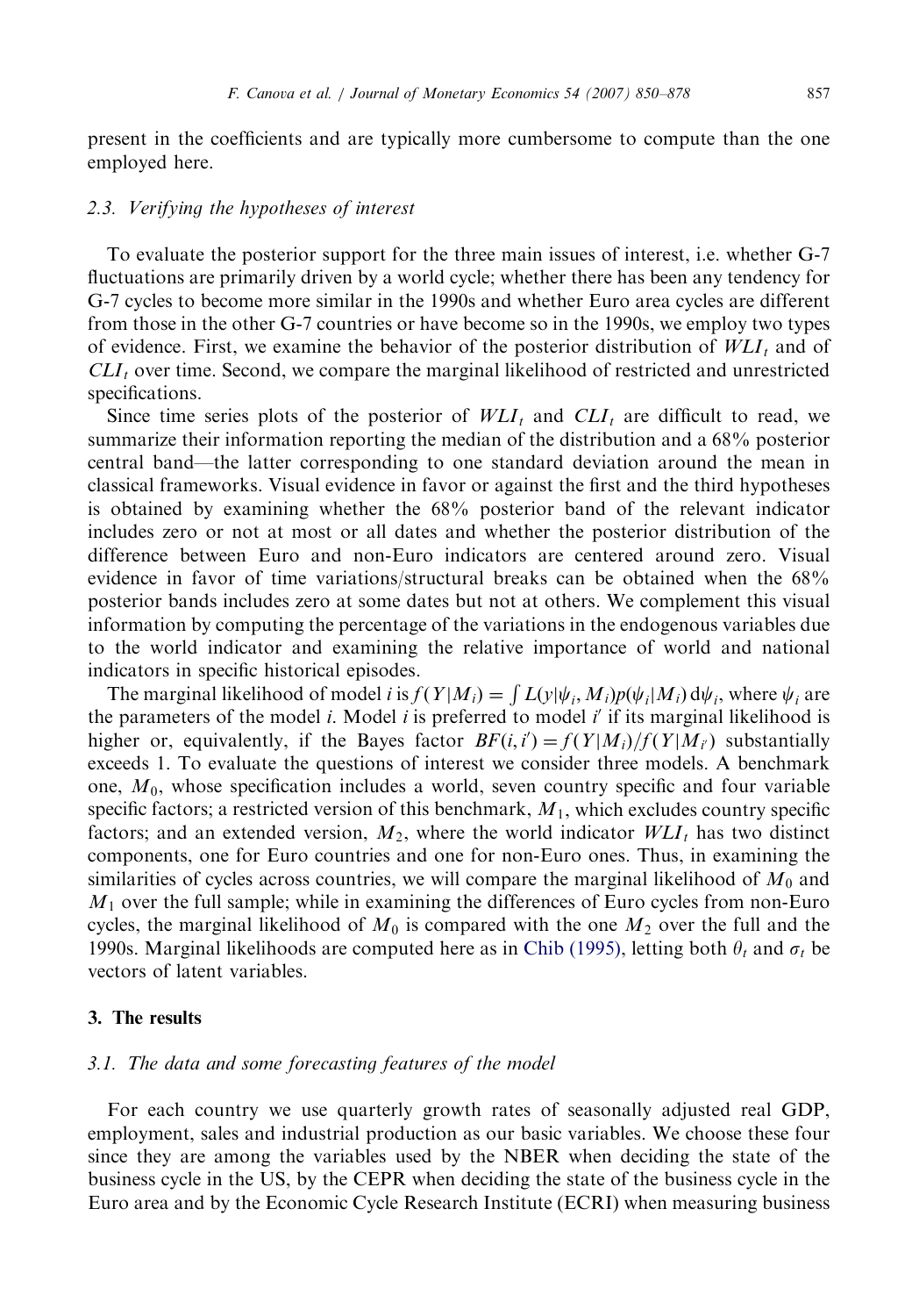cycles around the world. $2$  The sample maximizes the amount of common data and covers the period 1979:1–2002:2.

Real GDP data is measured in constant 1995 prices, except for Canada (the base year is 1997). The Japanese series starts only in 1980 and has been extended backwards using the real GDP series measured in constant 1990 prices. Similarly, the Canadian real GDP was extended backwards from 1981 using real GDP data with base-year 1992. The source of all data is the Quarterly National Accounts of OECD, except for Germany whose real GDP comes from the Bundesbank database. We prefer this series since it explicitly takes into account the effects of German unification. Employment is measured by the civilian employment index, with base year 1995, and is from the OECD Main Economic Indicators. Sales are measured by the retail sales volume index, with base year 1995, and come from OECD Main Economic Indicators, except for the US, where the source is the Department of Commerce. The industrial production index also has 1995 as base year and comes from OECD Main Economic Indicators. Whenever these series are provided in nonseasonal adjusted form, we seasonally adjusted them using the TRAMO-SEATS program. In the panel VAR we use these four series in growth rates. While information about their long-run properties may be lost, our choice avoids distortions in the construction of the indicators due to the different size of various aggregates across countries. This is important since the procedure cannot distinguish if a 2% growth is generated in the countries with a large level (say, the US) or with a smaller one (say, Canada).

Before we examine the hypotheses of interest, we first demonstrate the ability of our model to capture the dynamics of the data. We do so presenting statistics which intuitively and visually summarize both the in-sample and the out-of-sample features of our model.

In [Table 1](#page-9-0) we report the posterior mean and the posterior standard deviation of the outof-sample RMSE of our Panel VAR model for the seven countries at three horizons (1, 4 and 8 quarters) relative to three benchmarks: a random walk model, a univariate  $AR(p_1)$ model, and a AR-factor model where  $p_2$  lags of two factors, extracted from the crosssection of data, are added to a basic AR model, and where both  $p_1$  and  $p_2$  are chosen using the SIC criteria. Standard errors are computed randomizing on the parameters of our Panel VAR model while keeping fixed RMSE estimates for the other models. The evaluation sample is 1990:1–2002:2. Clearly, our specification is preferable in a forecasting sense if the mean statistics are less than one and if standard errors are such that a value of one has low or negligible posterior probability.

[Table 1](#page-9-0) shows that our model is superior to the competitors in forecasting the four variables on average and for the majority of the countries. Improvement are of the order of 15%–20% on average and statistically significant at all the three horizons. Gains are noticeable for employment growth and for GDP growth while for the other two series the performance of the three models is statistically similar. Interestingly, the AR-factor model improves over a basic AR model at the one step horizon but not at longer horizons. Hence, while the information pooling produced by a factor model is useful for short-term predictions, it is the information contained in cross-sectional lagged interdependencies and the flexible structure of time variations (both of which are absent the AR-factor model) that help most in forecasting in the medium run.

<sup>2</sup> The NBER uses real personal income instead of GDP, but such series are not available on a quarterly basis for all the G-7 countries. The CEPR also looks at investment and at some other national variables like the unemployment rate when dating cycles.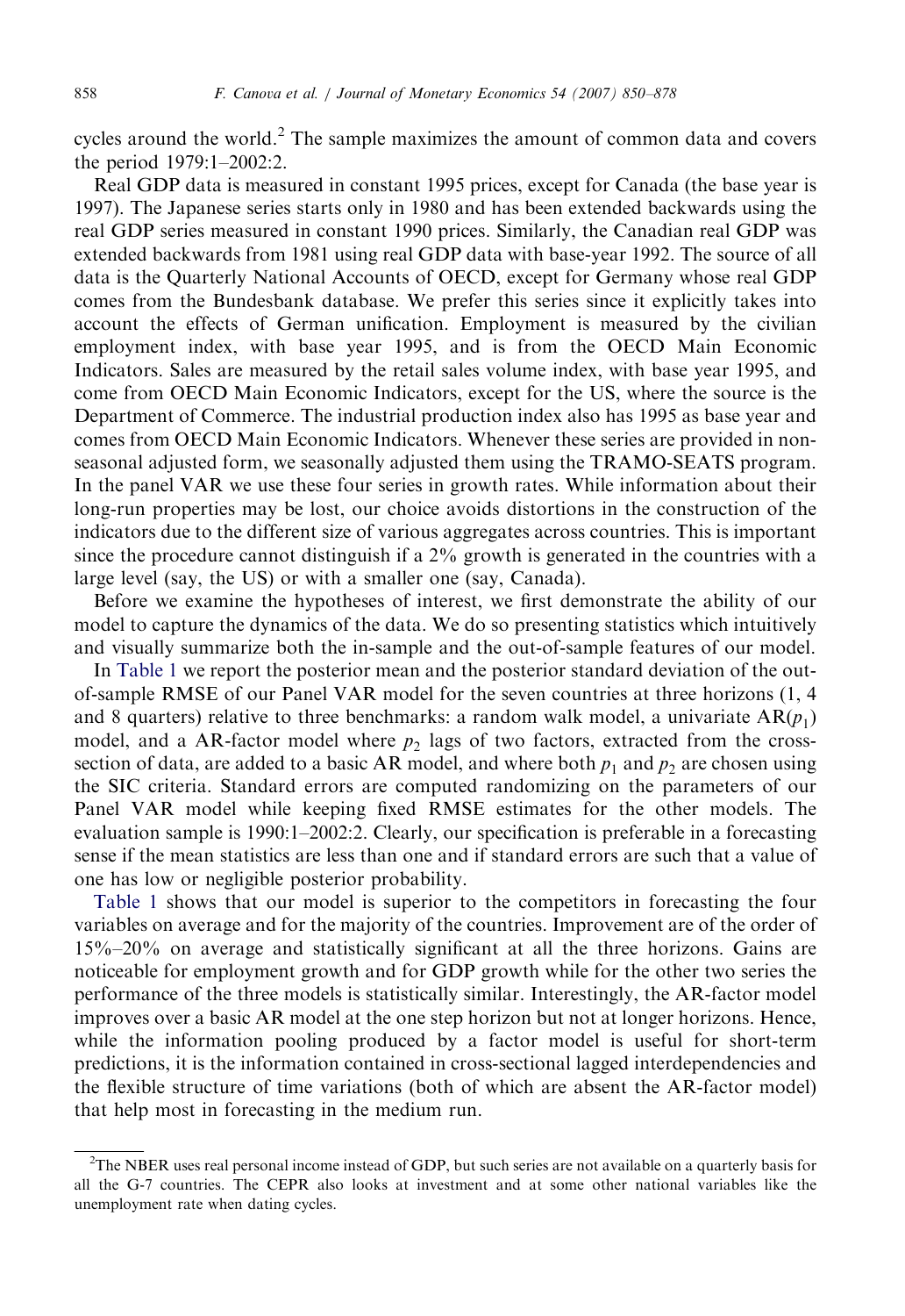# <span id="page-9-0"></span>Table 1Posterior means and standard deviations of RMSE relative to benchmarks. Evaluation sample: 1990:1–2002:2

|                   | Factor model |           |      |           |            |           |              | AR        |             |      |      |      | Random walk         |      |              |           |             |           |      |           |            |           |              |           |
|-------------------|--------------|-----------|------|-----------|------------|-----------|--------------|-----------|-------------|------|------|------|---------------------|------|--------------|-----------|-------------|-----------|------|-----------|------------|-----------|--------------|-----------|
|                   | <b>GDPG</b>  |           | EG   |           | <b>IPG</b> |           | <b>SALEG</b> |           | <b>GDPG</b> |      | EG   |      | <b>IPG</b>          |      | <b>SALEG</b> |           | <b>GDPG</b> |           | EG   |           | <b>IPG</b> |           | <b>SALEG</b> |           |
|                   |              | Mean Stde |      | Mean Stde |            | Mean Stde |              | Mean Stde | Mean Stde   |      |      |      | Mean Stde Mean Stde |      |              | Mean Stde |             | Mean Stde |      | Mean Stde |            | Mean Stde |              | Mean Stde |
| One step ahead    |              |           |      |           |            |           |              |           |             |      |      |      |                     |      |              |           |             |           |      |           |            |           |              |           |
| US                | 1.00         | 0.06      | 0.78 | 0.09      | 1.06       | 0.05      | 1.07         | 0.05      | 1.09        | 0.07 | 0.69 | 0.08 | 0.87                | 0.04 | 1.12         | 0.07      | 0.89        | 0.06      | 0.61 | 0.07      | 1.11       | 0.07      | 1.06         | 0.07      |
| JP                | 0.88         | 0.03      | 0.93 | 0.08      | 0.92       | 0.02      | 0.88         | 0.02      | 0.89        | 0.03 | 0.82 | 0.07 | 0.61                | 0.01 | 1.09         | 0.04      | 0.67        | 0.02      | 0.71 | 0.06      | 1.06       | 0.04      | 0.97         | 0.04      |
| <b>GE</b>         | 0.84         | 0.04      | 0.80 | 0.07      | 0.91       | 0.02      | 0.96         | 0.02      | 0.92        | 0.04 | 0.77 | 0.07 | 0.62                | 0.01 | 0.87         | 0.04      | 0.70        | 0.03      | 0.65 | 0.06      | 0.89       | 0.04      | 0.77         | 0.03      |
| UK                | 1.01         | 0.08      | 0.89 | 0.07      | 1.32       | 0.07      | 1.12         | 0.06      | 0.98        | 0.07 | 0.79 | 0.06 | 1.28                | 0.07 | 1.17         | 0.08      | 1.06        | 0.08      | 0.74 | 0.06      | 1.12       | 0.07      | 0.97         | 0.06      |
| <b>FR</b>         | 0.92         | 0.06      | 0.88 | 0.09      | 1.06       | 0.03      | 1.09         | 0.03      | 0.90        | 0.05 | 0.95 | 0.09 | 0.56                | 0.01 | 0.81         | 0.04      | 0.71        | 0.04      | 0.95 | 0.09      | 0.83       | 0.04      | 0.72         | 0.04      |
| IT                | 0.91         | 0.05      | 0.83 | 0.04      | 0.91       | 0.02      | 0.95         | 0.02      | 0.85        | 0.05 | 0.84 | 0.04 | 0.53                | 0.01 | 0.93         | 0.03      | 0.62        | 0.04      | 0.85 | 0.04      | 0.94       | 0.03      | 0.84         | 0.03      |
| <b>CA</b>         | 0.89         | 0.06      | 0.86 | 0.05      | 0.98       | 0.03      | 0.97         | 0.03      | 0.99        | 0.07 | 0.83 | 0.08 | 0.70                | 0.02 | 1.08         | 0.05      | 0.99        | 0.07      | 0.80 | 0.08      | 0.98       | 0.05      | 0.86         | 0.08      |
| Median            | 0.92         | 0.03      | 0.85 | 0.04      | 1.05       | 0.04      | 0.98         | 0.02      | 0.93        | 0.03 | 0.81 | 0.04 | 0.99                | 0.04 | 0.98         | 0.02      | 0.73        | 0.03      | 0.75 | 0.04      | 0.87       | 0.04      | 0.62         | 0.01      |
| Four steps ahead  |              |           |      |           |            |           |              |           |             |      |      |      |                     |      |              |           |             |           |      |           |            |           |              |           |
| US                | 0.99         | 0.08      | 0.78 | 0.09      | 0.80       | 0.06      | 1.01         | 0.05      | 1.06        | 0.08 | 0.77 | 0.09 | 0.80                | 0.06 | 1.10         | 0.05      | 0.75        | 0.06      | 0.58 | 0.07      | 0.68       | 0.05      | 0.80         | 0.04      |
| JP                | 0.88         | 0.03      | 0.80 | 0.08      | 0.75       | 0.03      | 0.94         | 0.02      | 0.84        | 0.03 | 0.78 | 0.07 | 0.80                | 0.03 | 0.98         | 0.02      | 0.64        | 0.02      | 0.74 | 0.07      | 0.58       | 0.02      | 0.79         | 0.01      |
| GE                | 0.73         | 0.04      | 0.62 | 0.05      | 0.80       | 0.03      | 0.78         | 0.02      | 0.87        | 0.05 | 0.80 | 0.07 | 0.86                | 0.03 | 0.84         | 0.04      | 0.60        | 0.04      | 0.57 | 0.07      | 0.63       | 0.02      | 0.58         | 0.04      |
| UK                | 0.99         | 0.09      | 0.70 | 0.07      | 0.73       | 0.06      | 1.32         | 0.08      | 1.01        | 0.10 | 0.70 | 0.07 | 0.83                | 0.07 | 1.33         | 0.08      | 0.88        | 0.08      | 0.61 | 0.07      | 0.68       | 0.06      | 1.04         | 0.07      |
| <b>FR</b>         | 0.78         | 0.05      | 0.62 | 0.06      | 0.79       | 0.04      | 0.99         | 0.02      | 0.82        | 0.05 | 0.58 | 0.06 | 0.82                | 0.04 | 0.99         | 0.02      | 0.58        | 0.04      | 0.60 | 0.06      | 0.60       | 0.03      | 0.85         | 0.02      |
| IT                | 0.96         | 0.06      | 0.79 | 0.04      | 0.97       | 0.04      | 0.78         | 0.02      | 0.92        | 0.06 | 0.80 | 0.05 | 0.90                | 0.04 | 0.84         | 0.02      | 0.63        | 0.04      | 0.65 | 0.04      | 0.58       | 0.02      | 0.61         | 0.01      |
| <b>CA</b>         | 0.72         | 0.07      | 0.72 | 0.02      | 0.82       | 0.04      | 0.93         | 0.03      | 0.83        | 0.08 | 0.79 | 0.04 | 0.88                | 0.04 | 0.96         | 0.03      | 0.65        | 0.06      | 0.71 | 0.07      | 0.68       | 0.03      | 0.66         | 0.02      |
| Median            | 0.84         | 0.03      | 0.72 | 0.04      | 0.80       | 0.03      | 0.95         | 0.02      | 0.88        | 0.03 | 0.76 | 0.04 | 0.84                | 0.03 | 0.98         | 0.01      | 0.64        | 0.02      | 0.63 | 0.03      | 0.61       | 0.02      | 0.78         | 0.02      |
| Eight steps ahead |              |           |      |           |            |           |              |           |             |      |      |      |                     |      |              |           |             |           |      |           |            |           |              |           |
| US                | 0.99         | 0.08      | 0.83 | 0.08      | 0.92       | 0.07      | 1.11         | 0.06      | 1.03        | 0.08 | 0.93 | 0.08 | 0.88                | 0.06 | 1.11         | 0.06      | 0.58        | 0.07      | 0.60 | 0.05      | 0.75       | 0.06      | 0.72         | 0.04      |
| JP                | 0.82         | 0.03      | 0.61 | 0.06      | 0.75       | 0.03      | 0.89         | 0.02      | 0.85        | 0.03 | 0.60 | 0.06 | 0.83                | 0.03 | 0.92         | 0.02      | 0.74        | 0.07      | 0.53 | 0.05      | 0.62       | 0.02      | 0.72         | 0.01      |
| <b>GE</b>         | 0.72         | 0.04      | 0.57 | 0.08      | 0.80       | 0.04      | 0.86         | 0.02      | 0.89        | 0.05 | 0.93 | 0.08 | 0.90                | 0.04 | 0.91         | 0.02      | 0.57        | 0.05      | 0.54 | 0.05      | 0.60       | 0.03      | 0.50         | 0.01      |
| UK                | 1.00         | 0.08      | 0.56 | 0.06      | 0.90       | 0.07      | 1.11         | 0.08      | 1.12        | 0.11 | 0.72 | 0.06 | 1.03                | 0.09 | 1.12         | 0.09      | 0.61        | 0.07      | 0.53 | 0.05      | 0.73       | 0.06      | 0.90         | 0.06      |
| <b>FR</b>         | 0.80         | 0.05      | 0.56 | 0.04      | 0.88       | 0.03      | 0.93         | 0.02      | 0.83        | 0.05 | 0.48 | 0.04 | 0.93                | 0.03 | 0.88         | 0.02      | 0.60        | 0.06      | 0.45 | 0.04      | 0.66       | 0.02      | 0.70         | 0.01      |
| IT                | 0.73         | 0.05      | 0.72 | 0.04      | 0.83       | 0.04      | 0.82         | 0.01      | 0.84        | 0.05 | 0.76 | 0.04 | 0.91                | 0.04 | 0.79         | 0.02      | 0.65        | 0.04      | 0.66 | 0.03      | 0.60       | 0.03      | 0.54         | 0.01      |
| CA                | 0.84         | 0.07      | 0.80 | 0.09      | 0.87       | 0.05      | 0.99         | 0.03      | 0.92        | 0.08 | 0.86 | 0.09 | 0.94                | 0.05 | 0.96         | 0.03      | 0.71        | 0.07      | 0.57 | 0.06      | 0.64       | 0.04      | 0.59         | 0.02      |
| Median            | 0.82         | 0.05      | 0.61 | 0.06      | 0.87       | 0.04      | 0.93         | 0.02      | 0.90        | 0.04 | 0.77 | 0.04 | 0.91                | 0.03 | 0.96         | 0.02      | 0.64        | 0.03      | 0.55 | 0.03      | 0.64       | 0.02      | 0.69         | 0.02      |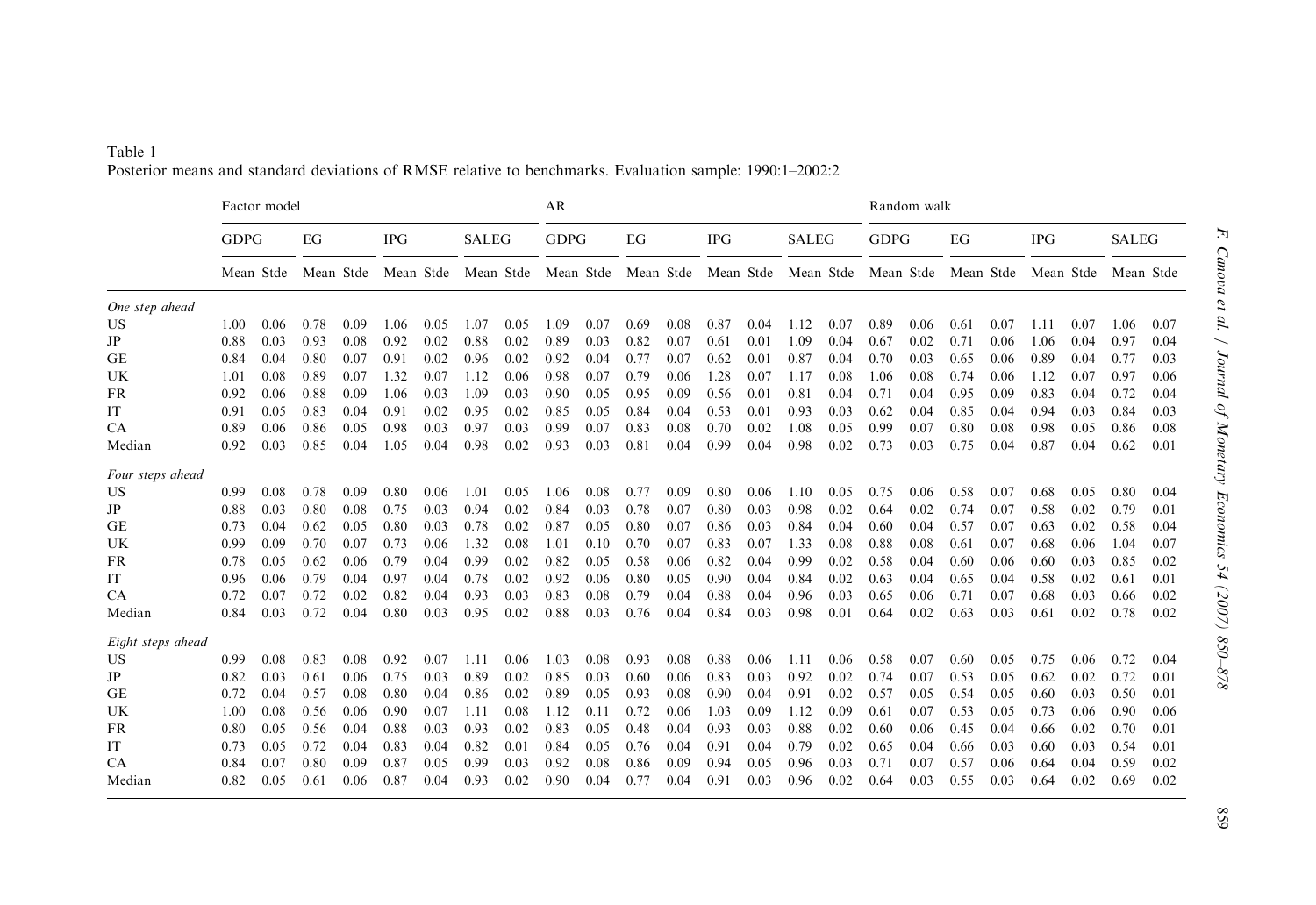

Fig. 1. GDP levels, recession phases and turning point probabilities.

It is well known that RMSE improvements can be obtained by biasing the model's forecasts as long as their variance is reduced. One way of accomplishing this result is to make forecasts very flat. It is therefore possible that good RMSE forecast miss important ups and downs of the series and fail to capture the direction of the actual changes.

To show that our model does not display this feature we present in Fig. 1 the record of turning point probabilities for US, UK, Canada and Germany GDPs in levels. The left column reports the outcomes of our Panel VAR model, the central one those of the ARfactor model and the right column those of a basic AR model. Probabilities of turning points are obtained calculating the percentage of times each model generates the pattern predicted by the following simple rule: there is an upturn at t if  $gdp_{t-2} < gdp_{t-1}$  $\langle \phi \rangle \langle \phi \rangle = \langle \phi \rangle = g d p_{t+1} \rangle = g d p_{t+2}$  and there is a downturn if  $g d p_{t-2} \rangle = g d p_{t-1} \rangle = g d p_t \langle \phi \rangle = g d p_{t+1} \langle \phi \rangle = g d p_{t+2}$ . While the rule is simple and does not make provision for a minimum length of a cycle or for consecutive turning point signals as, for example, the [Bry and Boschan \(1971\)](#page-27-0) procedure, it suffices to give an idea of the ability of the model to replicate important nonlinear functions of the data.

For readability, we present probabilities of downturns with positive sign and probabilities of upturns with a negative sign. Superimposed on the graph are the level of the series and the ECRI downturn (peak to trough) phases are shaded.<sup>3</sup> While our model is designed to capture the features of cycles in the growth rates, it can also reproduce quite well turning points in the level of GDP of several of the G-7 countries. Fig. 1 shows that the model generates high probabilities of turning points in correspondence of the

<sup>&</sup>lt;sup>3</sup>False alarms, i.e., positive probabilities of downturns or upturns not verified in the data, are not reported to avoid confusion. They were nevertheless always lower than 40% for all models considered.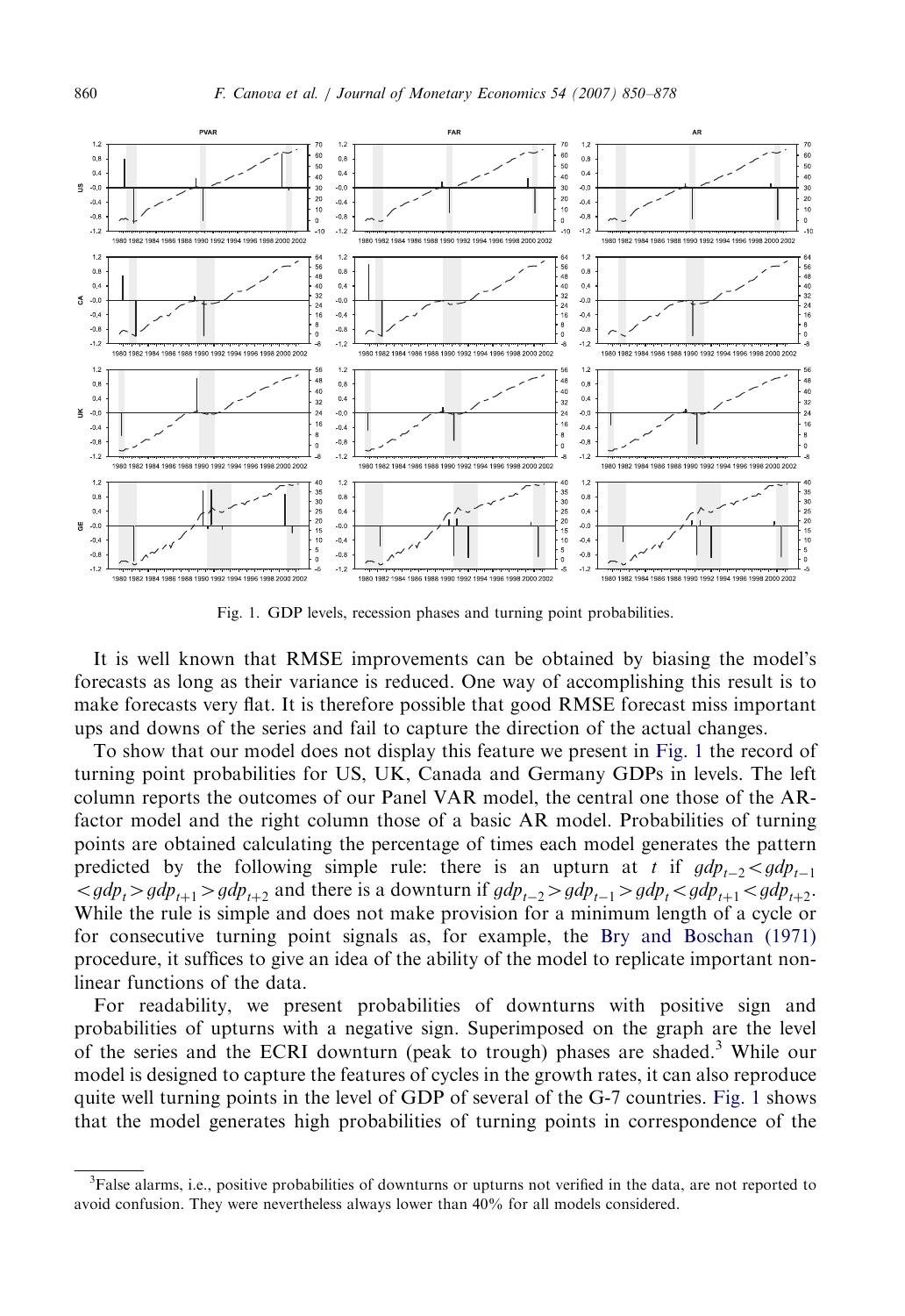<span id="page-11-0"></span>actual ups and downs of the series. In fact, it does not miss any of the recession phases chosen by ECRI for the four countries, a comforting result, given the simplicity of the dating rule. In comparison, the basic AR model misses upturn/downturn signals at the beginning of the 1980s, in both the US and Canada and the AR-factor model faces similar shortcomings.

# 3.2. Are G-7 cycles (more) similar?

To answer this question we first plot the median and the 68% posterior central band for the world indicator  $WLI<sub>t</sub>$  and for the seven country specific indicators  $CLI<sub>it</sub>$  in Fig. 2, all in growth rates.

There are several features of Fig. 2 that are worth commenting upon. First, the world indicator captures major events occurred in the last 20 years: it displays the double dip experienced by growth rate of output of several countries at the beginning of the 1980s and a sustained growth thereafter; it captures both the US recession of the beginning of the 1990s and the European one a couple of years later; it shows a positive trend growth in the 1990s, it drops below zero in the first quarter of 2001 and wiggles around zero afterwards. According to this indicator, the 1990 recession is the deepest and, apparently, the longest of all while the (common) growth in the 1980s was larger, on average, than the one experienced in 1990s—Japan's poor performance in the 1990s being partially responsible for this outcome.

Second, posterior uncertainty, as measured by the size of the 68% band, depends on the state of the world economy. Bands are tighter at the beginning, in the middle and at the



Fig. 2. World and country indicators.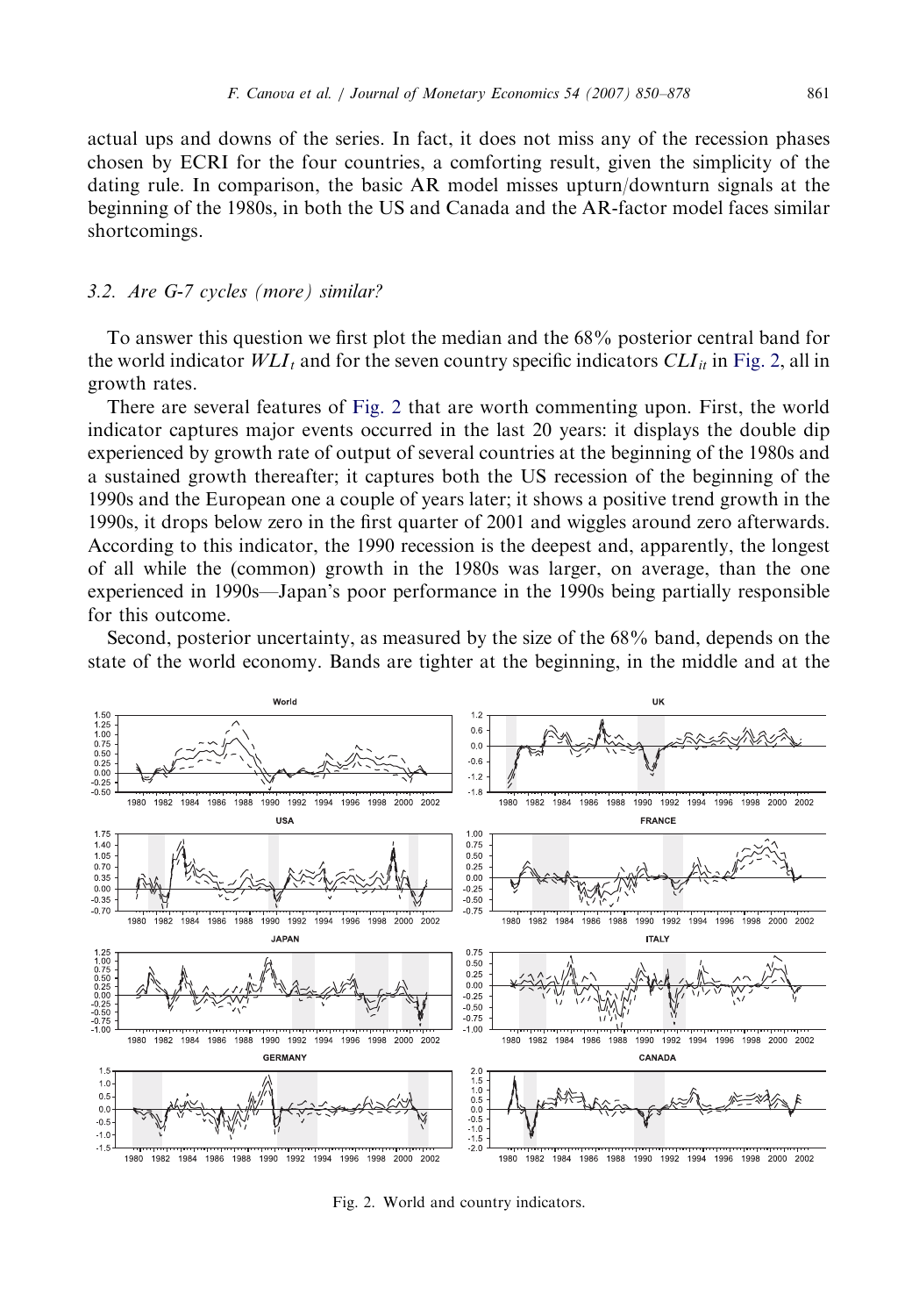end of the sample and these happened to be periods when the world indicator was either negative or very close to zero. Since posterior uncertainty in  $\lambda_t$  is roughly independent of the state of the economy, one must conclude that the timing and the size of comovements across variables and countries is more similar in contraction than in expansions.

The pattern of comovements observed after 2001 has drawn the attention of several researchers (see e.g. [Doyle and Faust, 2002; Peersman, 2005; Helbling and Bayoumi, 2003](#page-28-0)). In particular, the high synchronicity of the downturn in the industrialized world has been contrasted with the much slower transmission processes experienced early on and commentators have suggested that the sources of international business cycle must have changed. While our analysis confirms the importance of world influences in determining the extent of such a slowdown (although the world indicator does not seem entirely responsible for the similarities in the comovements of G-7 GDPs after that date), it also suggests that the contribution of world disturbances is not unusual when compared with other recessionary episodes of the last 20 years. What appears to have drawn the attention of researchers is not so much a (permanent) structural change in the relationship but the switch in the uncertainty present in recession and expansion phases.

Third, at each time  $t$ , the world indicator has little posterior probability mass in the symmetric region centered around zero. Therefore, there is posterior evidence that it significantly contributes to the comovements of the 28 variables of the system. A simple way to numerically measure this contribution is to check how much of the variance of each of the four series is explained by the posterior median of the world indicator.<sup>4</sup>

We find that, on average across countries, the median value of the world indicator explains about 32% of the fluctuations in the growth rate of GDP, about 54% of the fluctuations in employment growth, 17% of the fluctuations of IP growth and 15% of the fluctuations of sales growth. Similarly, we find that 30% of the fluctuations of the four variables within countries are explained by the indicator, with France (44%) and Canada  $(24%)$  being the two opposite extremes. The numbers for GDP are surprisingly similar to those reported by [Kose et al. \(2003\)](#page-28-0) for G-7 countries (36%), despite the fact that the sample and the frequency of the data they use is different. They are also remarkably stable. In fact, considering the 1980s and the 1990s separately, we find that the world indicator explains 32% of GDP fluctuations in the first and 36% in the second sample. Hence, the changes experienced by the world economy over the last 20 years have not altered the importance that common influences have in shaping international business cycles.

Fourth, the 68% posterior band of some of the country indicators (e.g. Germany and Italy) includes zero at most dates. This means that, barring exceptional circumstances, their explanatory power for domestic fluctuations over the last 20 years is minor. To put this observation in another way, German and Italian variables display important fluctuations but their source does not appear to be distinctively national; rather, world wide influences are the reason behind this commonality. Note that, consistent with common perceptions, US fluctuations displays important country specific features in the beginning of the 1980 and in the end of the 1990s and that the Japanese indicator displays a downward trend since the early 1990s. Also for country indicators, posterior uncertainty

<sup>4</sup> Since world and country indicators are correlated by construction, some orthogonalization is needed to produce such number and the ordering of the orthogonalization could be important. Luckily, in our system, the maximum correlation of  $WLI_t$  with  $CLI_{ii}$ ,  $i = 1, \ldots, 7$ , is only about 0.15. Hence, the orthogonalization turns out to be unimportant. Here we report averages across the two possible orderings of the two components.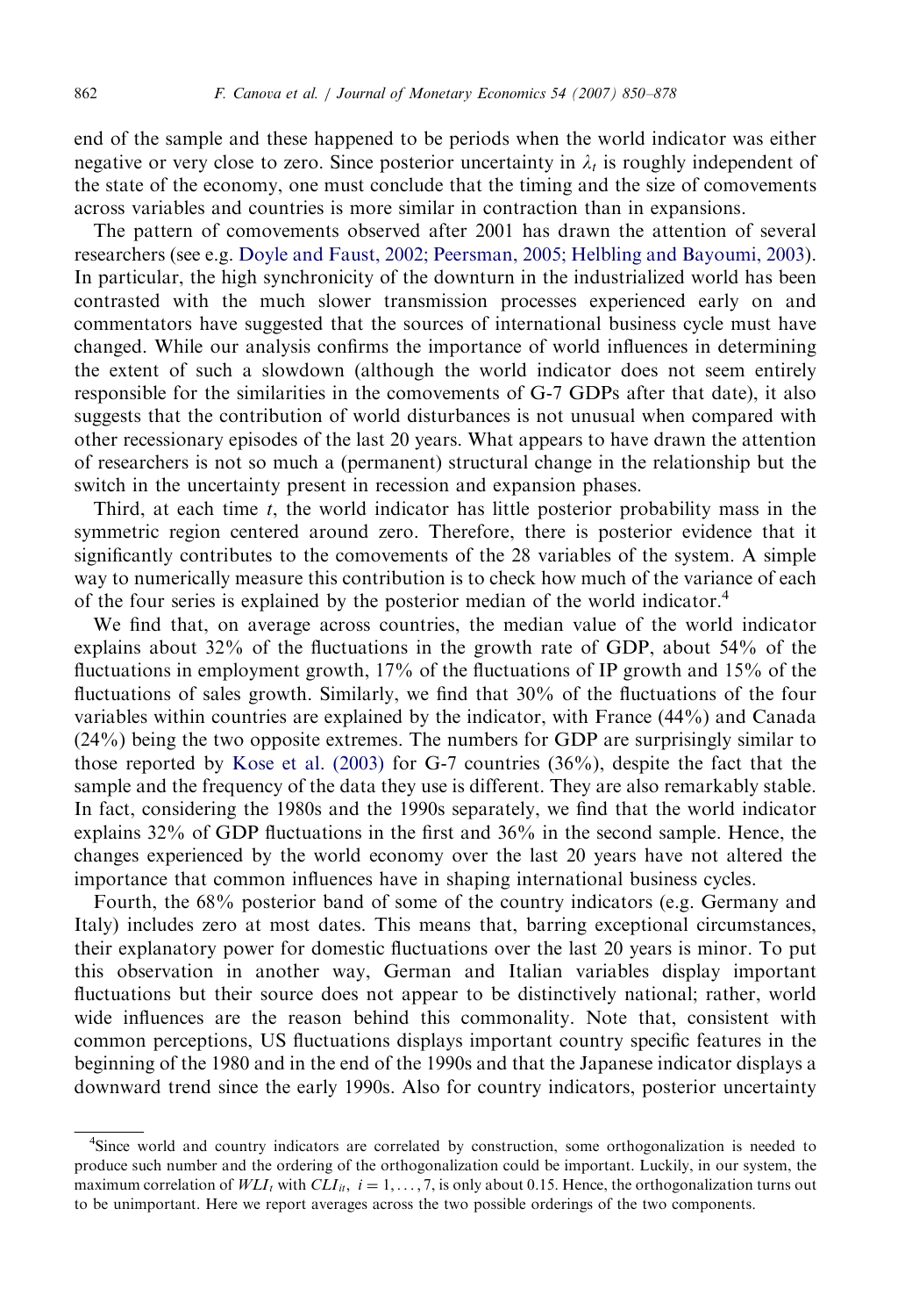significantly differ across business cycle phases. Hence, asymmetries in business cycle phases are also present at national level, with synchronicity being stronger in downturns than upturns.

To visually evaluate the contribution of country indicators to cyclical fluctuations in the G-7 economies we plot in [Fig. 3](#page-14-0) the growth rate of GDP (GDPG), the median value of  $WLI<sub>t</sub>$  (w\_factor) and the median value of CLI, for each country (country factor). Sizeable differences between the first two indicators emerge when country specific idiosyncrasies are important. In the US, Japan and Canada, country specific factors explain movements in the growth rate of domestic GDP for the period 1983–1990 and, to a smaller extent, in the late 1990s. Confirming conventional wisdom, national reasons are behind the poor GDP growth performance of Japan in the late 1990s. The country specific indicator adds little explanatory power to GDP growth movements in Germany: roughly speaking, it captures high-frequency GDP growth movements but little else. In Italy and France, it significantly deviates from the world indicator in the middle of the 1980s and again in the late 1990s—in the earlier episode on the negative side for both countries, in the more recent one on the positive side for France and on the negative side for Italy. The 1980s pattern is probably due to the repeated disruptions of European Monetary System occurred during the period, while in the 1990s stronger convergence following the Maastricht could be the reason for the positive deviation of country factors from world ones. In the UK, country specific disturbances appear to be relevant in capturing the downward trend in GDP growth experienced over the 1986–1992 period.

[Fig. 3](#page-14-0) also shows that the world indicator captures low-frequency comovements in G-7 countries, while country specific indicators replicate more high-frequency-type fluctuations. In fact, the  $AR(1)$  coefficient of the posterior median of the world indicator is 0.92, while the AR(1) coefficient of the posterior median of the country indicators varies from 0.57 for Germany to 0.81 for Canada, with Italy and France close to the lower end.

Are national cycles disappearing? [Figs. 2](#page-11-0) and [3](#page-14-0) indicate that there are significant time variations in the posterior distributions of both the world and the country specific indicators primarily linked with the varying level of uncertainty present in recessions and expansions. However, one could also notice that country specific indicators may have become slightly more synchronized in the last decade—probably as a result of greater synchronization in the ups and downs of domestic variables. From [Fig. 4](#page-15-0) we can see that, if we exclude Japan, the degree of synchronization across countries (as measured by correlations between country indicators over subsamples) has increased slightly on average from the 80s to the 90s. While US, Canada and Germany have become less synchronized with the others, UK, France and Italy have substantially increased their synchronization. Moreover, the average correlation between the world indicator and the country indicators has also increased.

These observations are important for policy purposes—the greater synchronization means that the information contained in GDP may suffice to characterize the state of the local economy—and intriguing from an academic point of view—is the slight increase in domestic synchronization the result of policy actions, of domestic specialization, of increased similarities in the sectorial shocks hitting the economies or simply of reduced uncertainty connected with a specific growth episode? However, our analysis fails to detect any significant break in the structure of comovements across the two parts of the sample. The 1980s are not different from the 1990s as far as sources of business cycles are concerned: national cycles play a role in both decades and the hypothesis that they are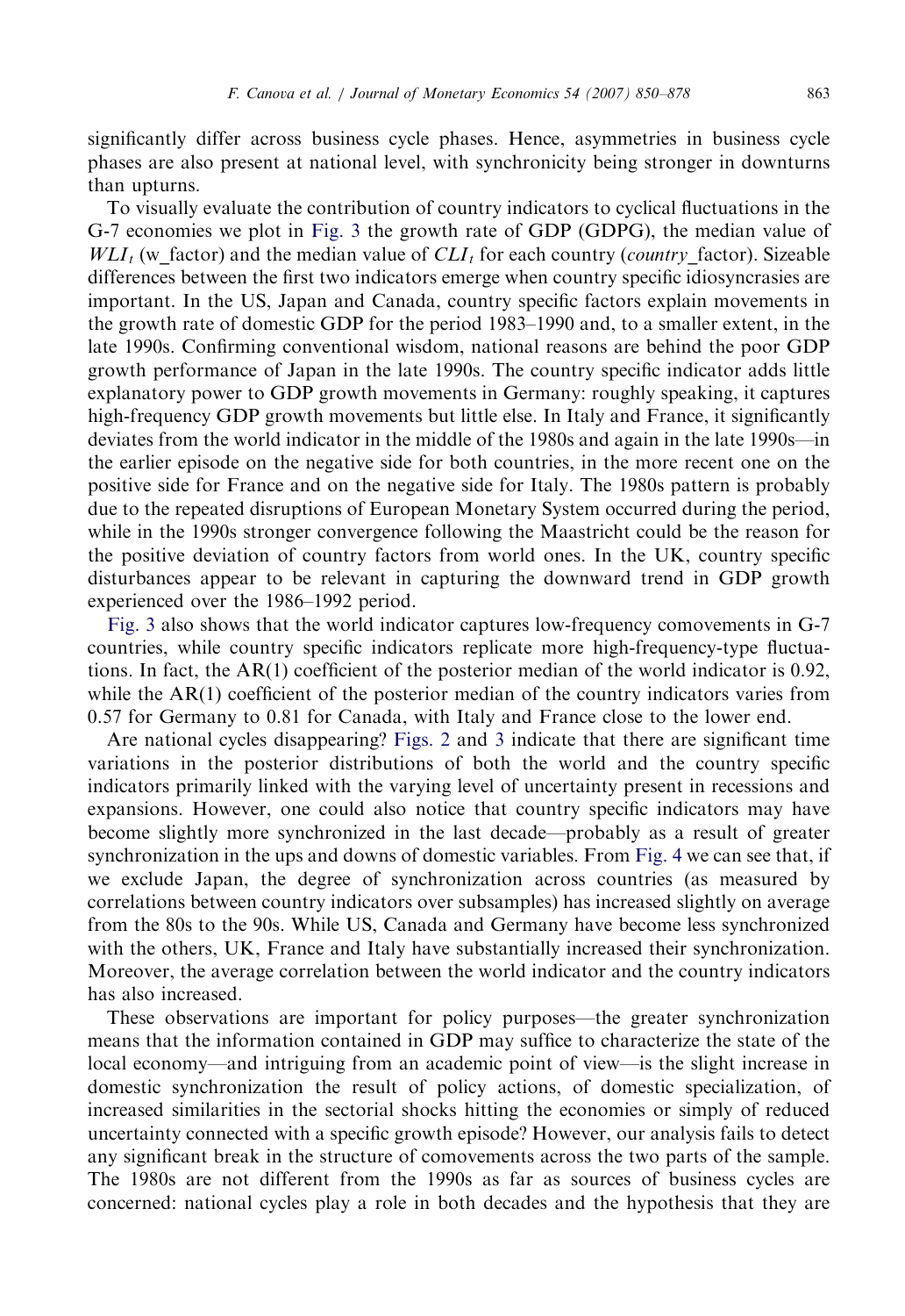<span id="page-14-0"></span>

Fig. 3. Actual GDP growth and posterior medians of the indicators.

vanishing has hardly any support in the data. In fact, when formally comparing the benchmark model and a restricted one without country specific factors, the data always prefer the benchmark specification and by a large amount for the full sample (the log of the Bayes factor is 471.5). On the other hand, the performance of the restricted model is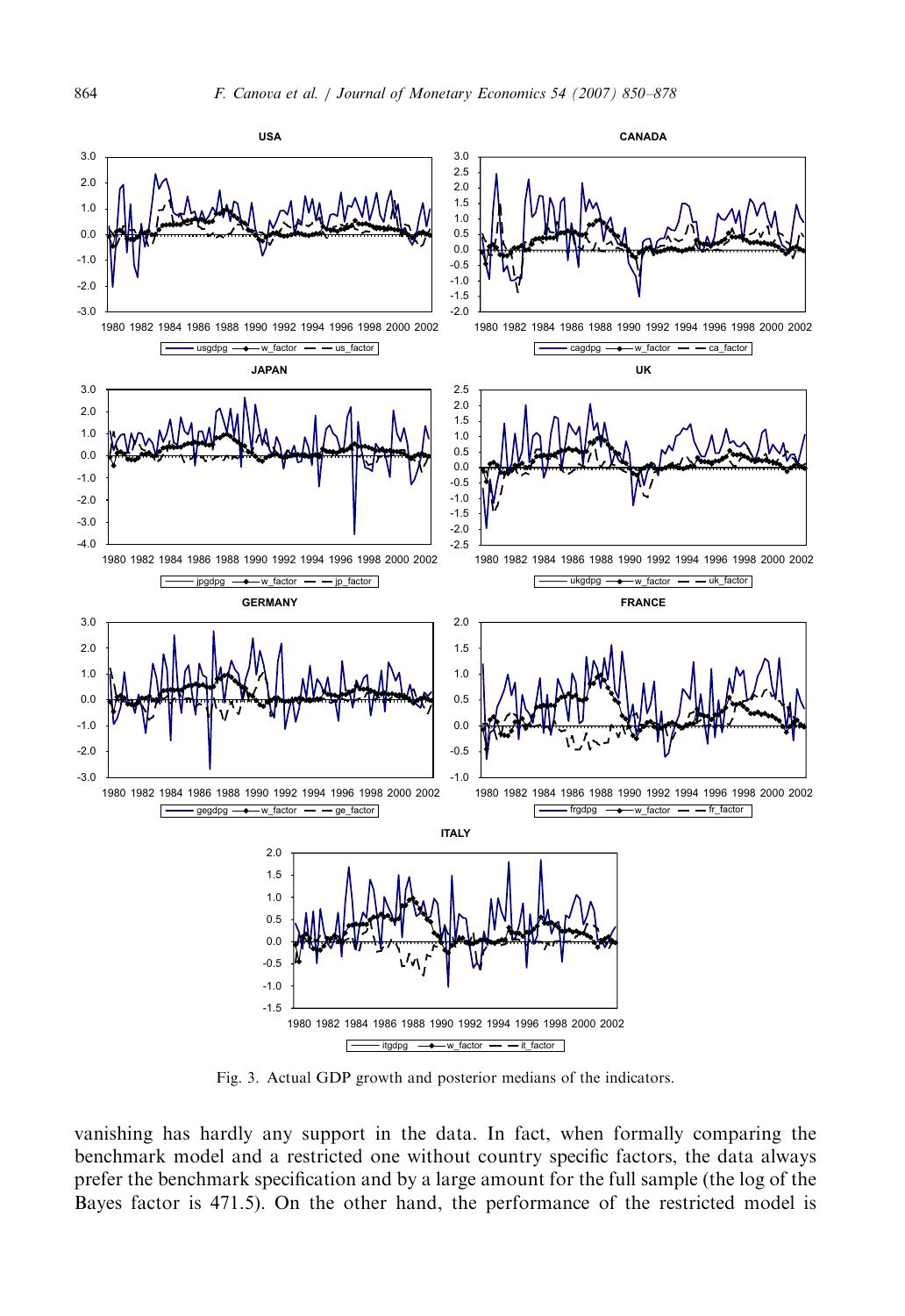<span id="page-15-0"></span>

Fig. 4. Average correlations between a country (world) indicator with all the others.

relatively better over the sample 1992–2003 (log of the Bayes factor is 130.1) than in the sample 1980–1991 (log of the Bayes factor is 271.0).

This conclusion is not necessarily in contrast with any idea concerning the globalization of markets (see also [Perri and Heathcothe, 2001\)](#page-28-0). Conventional wisdom suggests that more globalization should bring a stronger synchronicity in the business cycles of the industrialized world as a result of an increase in trade. However, the possibility of easy trade may also make local production more specialized (along the lines of standard static or dynamic comparative advantage). Specialization may therefore bring less synchronicity in production. There is no reason to expect one of the two effects to dominate, and one can envision scenarios where increased globalization leaves the synchronicity of G-7 cycles unaffected.

# 3.3. Are European cycles different?

Country specific indicators may turn out to be significant in explaining national cycles if there is a regional element in the fluctuations which has been neglected in our analysis so far. For example, if Euro cycles tend to deviate from say, rest-of-the-world (ROW) cycles, the presence of a single world indicator may spuriously produce significant country specific indicators because of omitted variable biases. Similarly, the importance of national factors could be artificially reduced if the regional factor has become more highly correlated with the world factor. Should one worry about these problems? The analyses of [Lumsdaine and](#page-28-0) [Prasad \(2003\); Del Negro and Otrok \(2003\); Stock and Watson \(2003\),](#page-28-0) who all find regional EU factors to be important, and the fact that France is the country which display the most significant country specific indicator indicate that such a risk may be present.

We therefore repeated our exercise allowing for  $2 \times 1$  vector of world indices: one for Euro area countries (France, Italy and Germany) and one for the Anglo-Saxons (USA, Canada, UK). The rest of the model is unchanged. We decided to leave Japan out of the two groups since the synchronicity of Japan's economy with the other G-6 cycles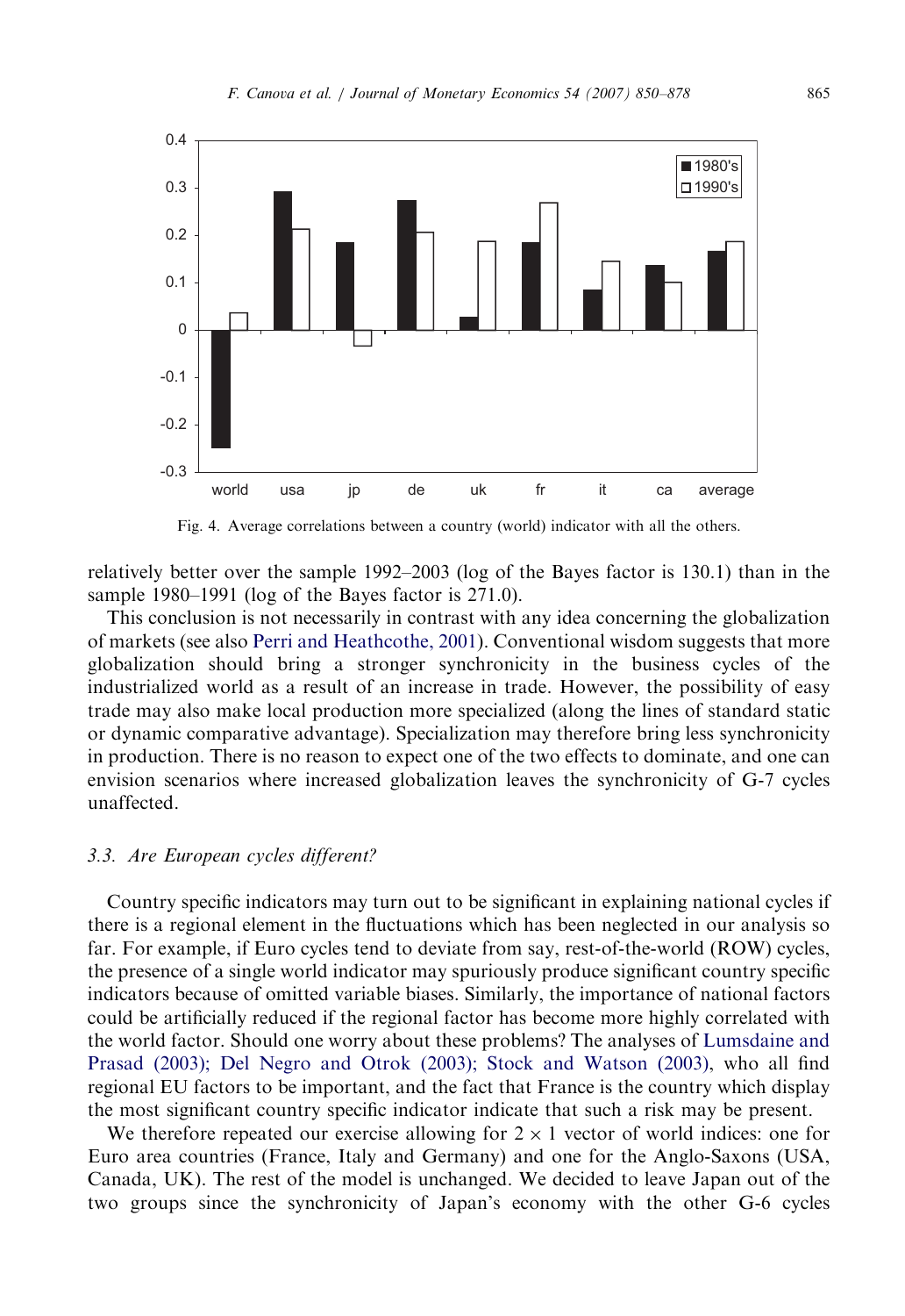dramatically declines from the mid-1980s when other East Asian countries (Korea, Taiwan, China) became the major trading partners of Japan. We also experimented including Japan in a ROW cycle and switching UK into the European group, despite evidence of diversity of Euro area and UK cycles (see e.g. Harding and Pagan, 2006; [Artis](#page-27-0) [et al., 2003\)](#page-27-0). We settled on the above specification since the Bayes factor always preferred it and, in both cases, by a large margin.

Fig. 5 presents the time path of the median and 68% posterior central band for the two regional indicators. Three features of the figure stand out. First, the posterior band of the Euro area indicator almost always includes zero. In fact, if we exclude the 1986–1989 period, the posterior 68% band always sits over zero, roughly, 90% of the times. Hence, there is little posterior evidence that a Euro area indicator is needed to capture the dynamics of the data. Second, there is also little posterior evidence that Euro area cycles differ from the Anglo-Saxon ones: the overlap of the two posterior distributions at each t is substantial. Moreover, with the exclusion of the 1983–1985 period, the evolution of the median of the posterior of the two indicators is similar, in both the 1980s and the 1990s. Fourth, while for the full sample, a model with two regional indicators is preferable according to marginal likelihood calculations (log of Bayes factor is 35.9), for the 1992–2003 sample, the difference in the log of the marginal likelihoods is negligible (equal to 1.6). Given Fig. 5, this is not surprising: even though one extra degree of freedom is gained, the predictive ability does not necessarily improve splitting the world factor into two, and this is true especially in the 1990s, where posterior uncertainty seems to be somewhat larger than in the 1980s. Taken together these observations provide no posterior support for the idea that Euro area cycles have become more important in the later part of the sample. Nevertheless, one should remember that our analysis is based on the three largest Euro area countries. It could well be that considering other members of the Euro area, for example including Portugal or Greece, will make the Euro indicator significantly



Fig. 5. Anglo Saxons and EMU indicators.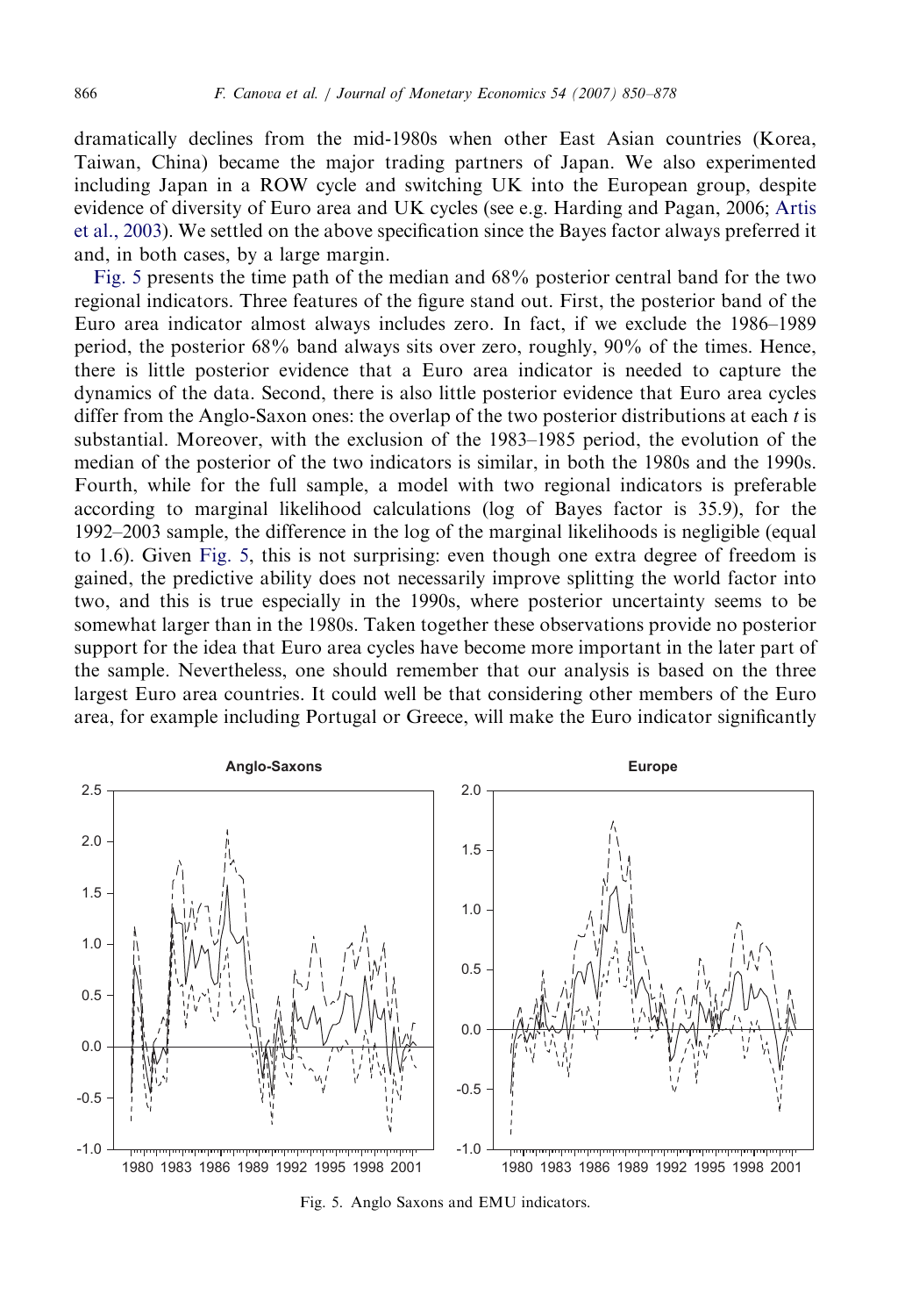different from the ROW in the second subsample. Finally, notice that also with this specification, posterior uncertainty tends to be reduced during contraction phases. Hence, the larger posterior uncertainty present in the two indicators (relative to a world one) for most of the sample is not due to the lack of information in the two aggregates.

While the absence of a Euro area cycle may appear surprising, it is worth stressing that our result is not unique. For example, [Kose et al. \(2003\)](#page-28-0) find no evidence of a second world factor, in general, and of a EU factor, in particular. How should one then interpret the evidence? Our favorite interpretation is the following: while Euro area aggregates display common fluctuations across variables and economies, their source is not distinctively European. Euro area and Anglo-Saxon fluctuations are similar in timing, size and amplitude because they are driven by the same source of disturbances. Since regional causes play a minor role in explaining comovements in cyclical fluctuations, Euro area policymakers should closely monitor the state of the international business cycle and deemphasize Euro area cycles.

# 4. What drives our indicators?

So far the analysis has been primarily statistical. However, to go beyond the simple documentation of the time series properties of the world and country indicators and study how they relate to the more structural evidence presented, e.g., in [Perri and Heathcothe](#page-28-0) [\(2001\)](#page-28-0), it is necessary to study the informational content of the indicators we constructed.

To start with, we examine how the world indicator relates to simple and easily computable measures of common statistical fluctuations such as arithmetic averages of GDP, IP, employment or sales growth in the G-7 or their principal components. If the behavior of the world indicator we construct can be reproduced with such simple measures, our more complicated setup can be easily dismissed. We find that arithmetic averages share some informational content with our indicator but the overlap is far from perfect. In fact, the point estimate of the bivariate correlation between the posterior median of the world indicator and the simple average at each point in time of the GDPs, IPs, employments and sales growth rates are 0.52, 0.45, 0.62, 0.44, respectively.

Similarly, we find that our indicator is correlated with the principal component of GDPs, IPs, employment and sales growth (point estimates 0.59, 0.46, 0.59, 0.32). [Fig. 6](#page-18-0) graphically provides evidence of this association using GDP and employment growth: the principal component is typically much more volatile than our indicator, while simple arithmetic average measures occasionally miss important cyclical movements in the data. Our world indicator is the smoothest of all and mimics the local trend present in the data better than these standard measures.

To study the informational content of the indicators one could proceed as in the recent factor-VAR literature (see e.g. [Bernanke et al., 2003\)](#page-27-0) and measure the contribution of structural shocks to their fluctuations. Since structural shocks are difficult to identify in our international context, we prefer to compute a number of simple correlations [\(Table 2](#page-19-0)). These correlations are non-structural and therefore are only suggestive of the possible sources of the cyclical movements captured by our indicators.

We have correlated the world indicator with the growth rate of the US real personal non-agricultural income, the growth rate of world commodity price index, the NYSE stock return index, the growth rate of the world market crude petroleum price, the growth rate of the world goods trade, the quarterly US technology shock extracted by [Gali et al., 2003,](#page-28-0)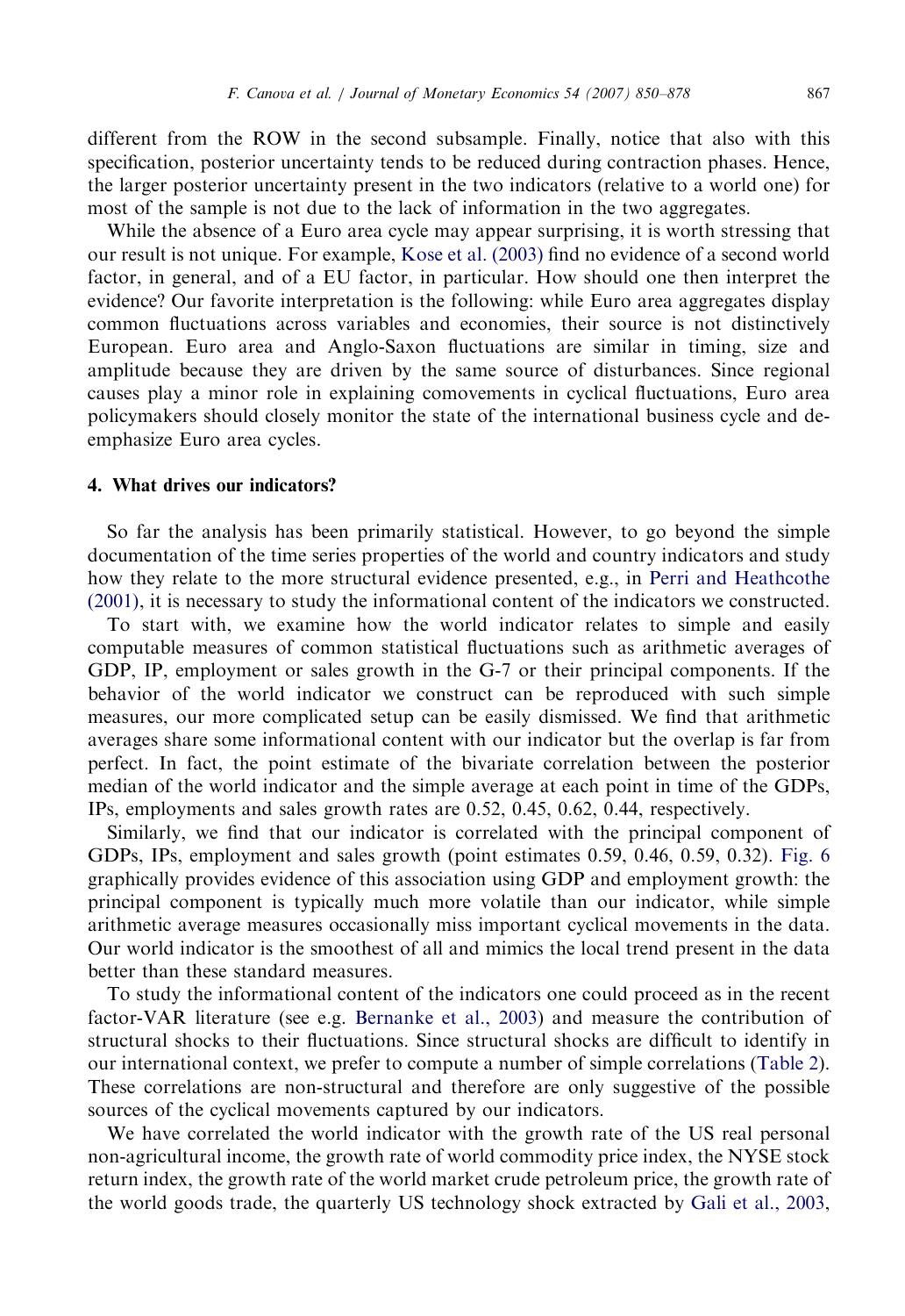<span id="page-18-0"></span>

Fig. 6. World indicator, principal component and averages.

the average spread between US and other G-7 long-term interest rates, both nominal and real, the average growth rates of real private consumption to GDP ratio, real effective exchange rates, M3 and average G-7 government deficit.<sup>5</sup>

Is the world indicator a stand-in for oil shocks, technology shocks or other types of supply side disturbances? It does not seem to be the case. We find that the correlations between the world indicator and commodity prices, oil prices and US technology shocks are small and insignificant (point estimates  $-0.02$ ,  $-0.10$  and  $-0.06$ ). Similarly, the correlation with real exchange rates is low and insignificant. Therefore, while oil shocks may be an important source of national disturbances, and technology shocks in the US may explain an important portion of US fluctuations, it is necessary to go beyond these disturbances to explain and interpret existing world business cycles.

<sup>&</sup>lt;sup>5</sup>The series are seasonally adjusted and come from the OECD Quarterly National Accounts and Main Economic Indicators databases, except for the general government deficits, oil price (world market crude petroleum price) and world commodity price index, which were taken from the IMF International Financial Statistics database. For acronyms and definitions, see the appendix.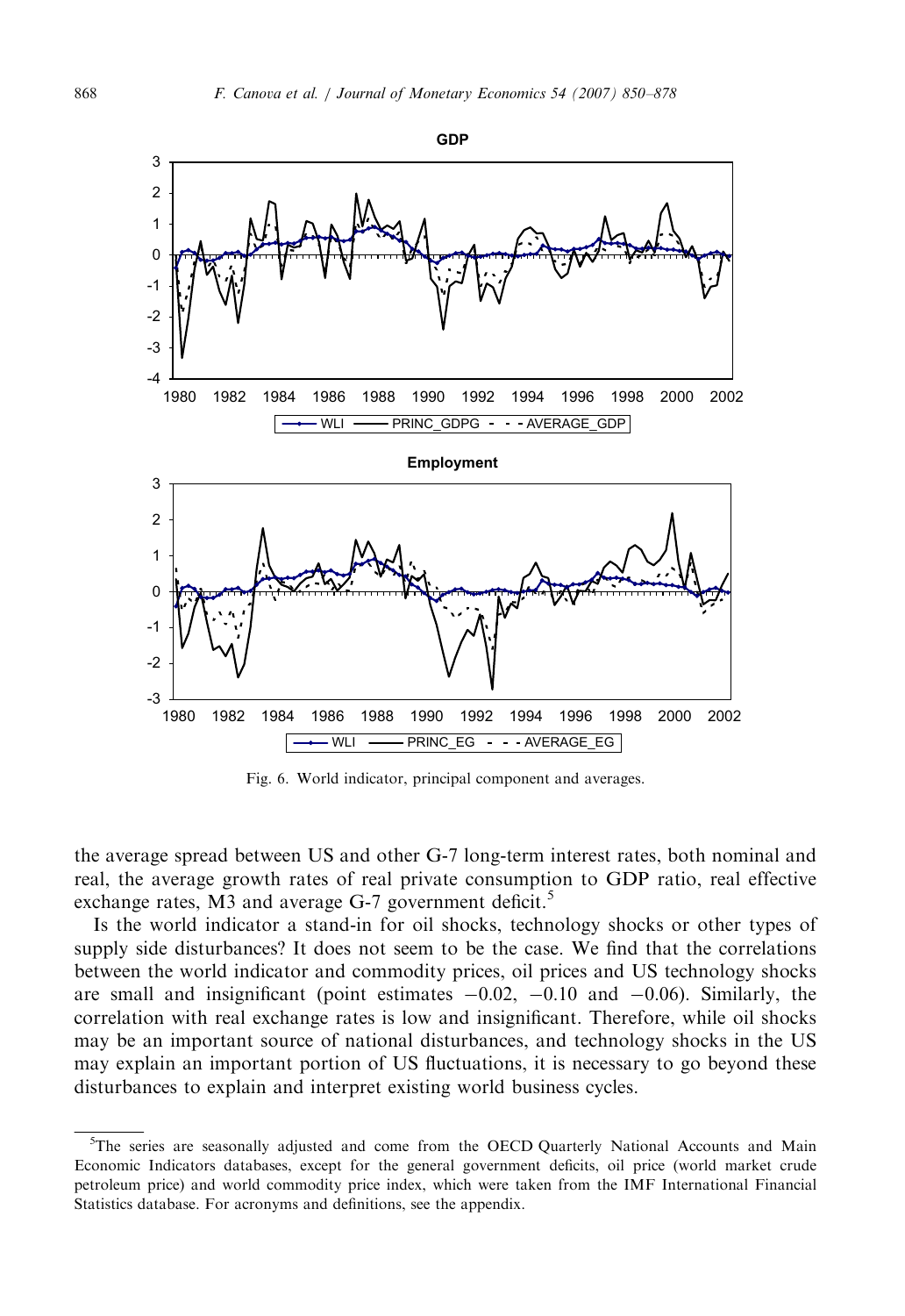| Average GDPG   | Average IPG   | Average EG     | Average SALEG   |
|----------------|---------------|----------------|-----------------|
| $0.52$ **      | $0.45***$     | $0.62$ **      | $0.44***$       |
| per capita GDP | per capita IP | per capita E   | per capita SALE |
| $0.59$ **      | $0.46***$     | $0.59***$      | $0.32***$       |
| CPG            | OIL           | <b>GLVTECH</b> | <b>REE</b>      |
| $-0.02$        | $-0.1$        | $-0.05$        | 0.06            |
| <b>USSTOCK</b> | <b>US DEF</b> | M3G            | <b>AVGLIR</b>   |
| $0.18^*$       | $-0.02$       | $0.20^*$       | $-0.26$ **      |
| <b>WTRADE</b>  | <b>CY</b>     | <b>USPIN</b>   | <b>AVGLID</b>   |
| $0.29***$      | $-0.20*$      | $0.27***$      | $-0.45$ **      |

<span id="page-19-0"></span>Table 2 Contemporaneous correlations with WLI

Notes: \* means significantly different from zero at 10% significance level, \*\* at 5% significance level. For the acronyms used see [Table 4](#page-26-0).

Does the world indicator capture fluctuations originating in financial or monetary markets or the stance of fiscal policy? The answer is mixed. The stance of the fiscal policy does not seem to be related to the world indicator; its correlation with average G-7 government deficit is  $-0.02$  and not significantly different from zero. However, the correlation with US stock returns and average growth of M3 is significant (point estimates 0.18 and 0.20, respectively), while the world indicator appears to be most significantly correlated with the average long-term real and nominal interest rate prevailing in the G-7 (point estimates  $-0.27$  and  $-0.45$ , respectively).

Besides monetary and financial developments, what else is behind the movements of the world indicator? It appears that the world trade (point estimate 0.29), the average  $\alpha$  consumption/output ratio (point estimate  $-0.20$ ) and US personal income (point estimate 0.27) are the variables with the most significant correlations. Interestingly, as in [Cochrane](#page-28-0) [\(1994\)](#page-28-0), we find that the consumption/output ratio is almost as good as any other variables in explaining common movements in the G-7.

In sum, our world indicator captures a number of influences (trade, monetary policy, financial conditions, spending capacity) that analysts and academics have indicated to be important to understand the dynamics of business cycles in the industrialized world. One explanation for the remarkable stability in the explanatory power of this index may be the fact that it robustly and flexibly captures different sources of fluctuations, allowing for time variations and adaptive changes in the weights.

There are another couple of other interesting facts which our investigation has discovered. First, there is a strong negative relationship between the average explanatory power of the world indicator for national cycles and volatility of GDP (see [Fig. 7\)](#page-20-0). Such a relationship is at times studied in growth literature to evaluate the desirability of stable growth. In our context, this pattern implies that synchronicity with the rest of the G-7 improves (worsens) as the volatility of domestic GDP fluctuations is reduced (increases). Second, the world indicator has slightly larger explanatory power for employment than output (and larger correlation with the average employment growth than with average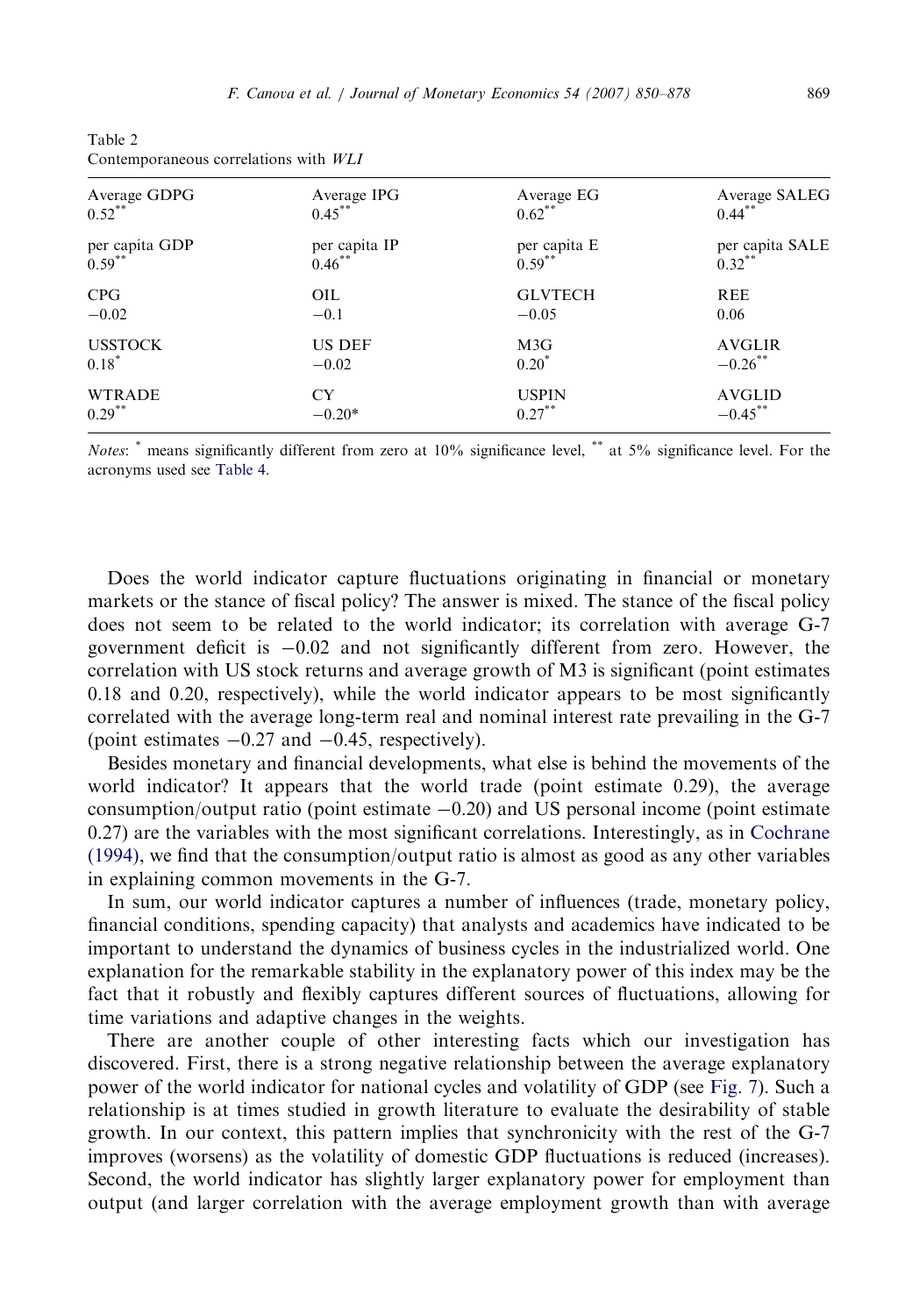<span id="page-20-0"></span>

Fig. 7. Syncronicity and GDP volatality.

GDP growth). This result squares well with those derived by the international RBC literature where employment correlations larger than GDP correlations are interpreted as suggestive of the presence of an important world cycle.

We have also attempted to identify the informational content of country specific indicators. We have correlated them with the individual series used in the model (the growth rate of real GDP, industrial production, employment and real retail sales) as well as with other domestic variables like the three month interbank nominal interest rate, the nominal yield on 10 year bonds, the real short-term and long-term interest rates, the growth rate of M3, the general government deficit, the consumption output ratio and the real exchange rate and with a few other international variables (the US personal income, the commodity price index, oil prices, world trade, the US technology disturbances, US stock returns). We found that all the country indicators are very significantly correlated to local interest rates (long and short term, either nominal or real), with the only exception of Germany, while France and Japan national indicators are also significantly correlated to their respective money growth rates.

World trade is found to be the international variable more significantly correlated with country indicators (only insignificant for France and Germany), followed by US personal income and the US stock exchange. Besides monetary policy indicators, the other domestic variable with which correlations are found very significant is the consumption to GDP ratio, with the exceptions of Italy and Germany. Interestingly, national indicators are unrelated to the stance of fiscal policy, except in Canada and Italy.

# 5. Conclusions and directions for future work

This paper studies similarities and convergence of G-7 business cycles using a panel VAR model with cross-country interdependencies and time variations. The framework of analysis is advantageous in several respects. First, the structure allows for multiple types of contemporaneous and lagged comovements and for time variations in the correlation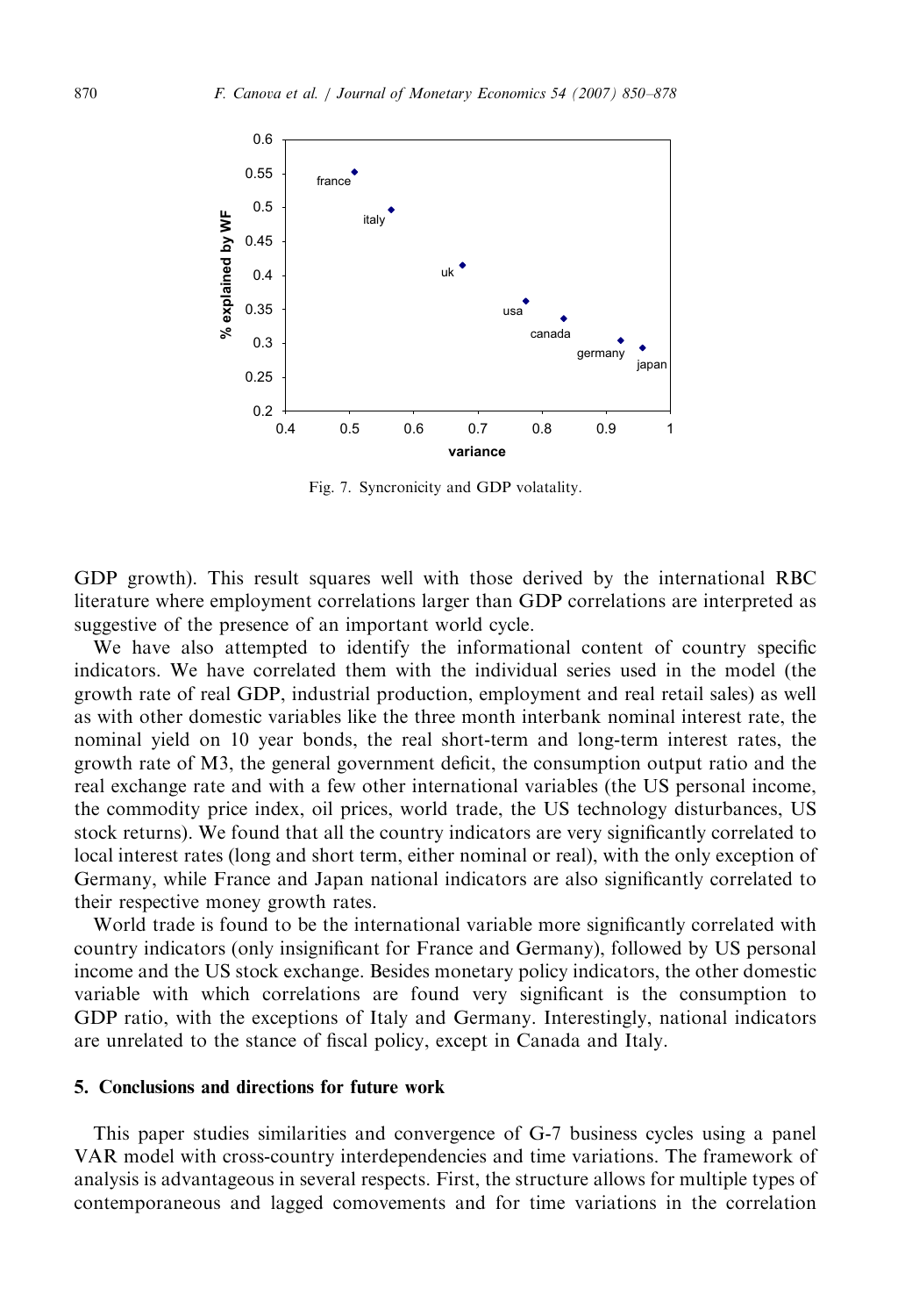structure of cyclical fluctuations across variables and countries. Second, the parsimonious parametrization we use endogenously produces an observable index structure where indicators of world and national cycles can be recursively constructed and dynamically span cross-country interdependencies. Third, the specification allows us to verify the posterior support for the hypotheses of interest and to analyze what drives the common and the idiosyncratic components of G-7 fluctuations.

We address two interrelated questions. First, we study whether there has been any tendency for G-7 cycles to become more similar in the 1990s or if, on the contrary, they tend to be clustered along geographical, regional or other institutional characteristics. Second, we examine whether there is any evidence that Euro cycles are different from those we observe in the rest of the G-7 or if they have become so in the recent past. In answering these questions we also provide some new evidence on the relative importance of world and country specific cycles, on their evolution over time and over business cycle phases.

Our investigation confirms some of the existing evidence. For example, as in [Kose et al.](#page-28-0) [\(2003\)](#page-28-0) or [Lumsdaine and Prasad \(2003\),](#page-28-0) we find evidence of a significant world business cycle, despite different empirical techniques and data sets. However, it also provides new insights in the phenomenon. For instance, our results indicate that the common (world) indicator accounts for about 30% of the fluctuations in sales, industrial production, output and employment of the seven most industrialized countries; that it captures the more persistent portions of G-7 fluctuations and that it has more information than simple average or principal component measures obtained using G-7 GDPs or IPs. On the other hand, country specific indicators are useful in explaining certain GDP and employment episodes across time, but fail to track cyclical movements in the four variables over the entire sample. Perhaps more interestingly, we find that both world and country specific fluctuations are much more synchronized in contractions than expansions. Expansions tend to have idiosyncratic components, both across variables and countries, while declines in economic activity have common timing and similar dynamics, both within and across countries.

Regarding the questions of interest, we do not find evidence of structural breaks in country indicators in the 1990s. Hence, the often cited idea that national cycles are disappearing finds no support from our analysis. These indicators are as significant in explaining the differential growth rate of GDP across countries in the mid-1990s as they were in the mid-1980s and, if anything, slightly more important. We also find little support for the idea that Euro cycles are different from those of the ROW or that a Euro area cycle is emerging in the 1990s. This result should be contrasted with [Lumsdaine and Prasad](#page-28-0) [\(2003\)](#page-28-0) and [Artis et al. \(2003\)](#page-27-0) who instead detected the presence of a EU cycle using IP data. Our analysis shows that the Euro signal is weaker when one considers a broader set of variables and that regional causes have minor explanatory power for G-7 fluctuations throughout the sample.

These set of results taken together imply that movements in the world indicator have been the stable and consistent reason for the commonalities of the fluctuations in the G-7 economies over time and that structural breaks in both the pattern of transmission across countries and in the sources of structural shocks are probably absent.

We document that the world indicator captures a variety of influences going from the magnitude of world trade, to the stance of monetary policy in the G-7 and to the spending power of consumers. Interestingly, oil shocks, US technology shocks and fiscal policy do not appear to be behind the fluctuations of the world indicator.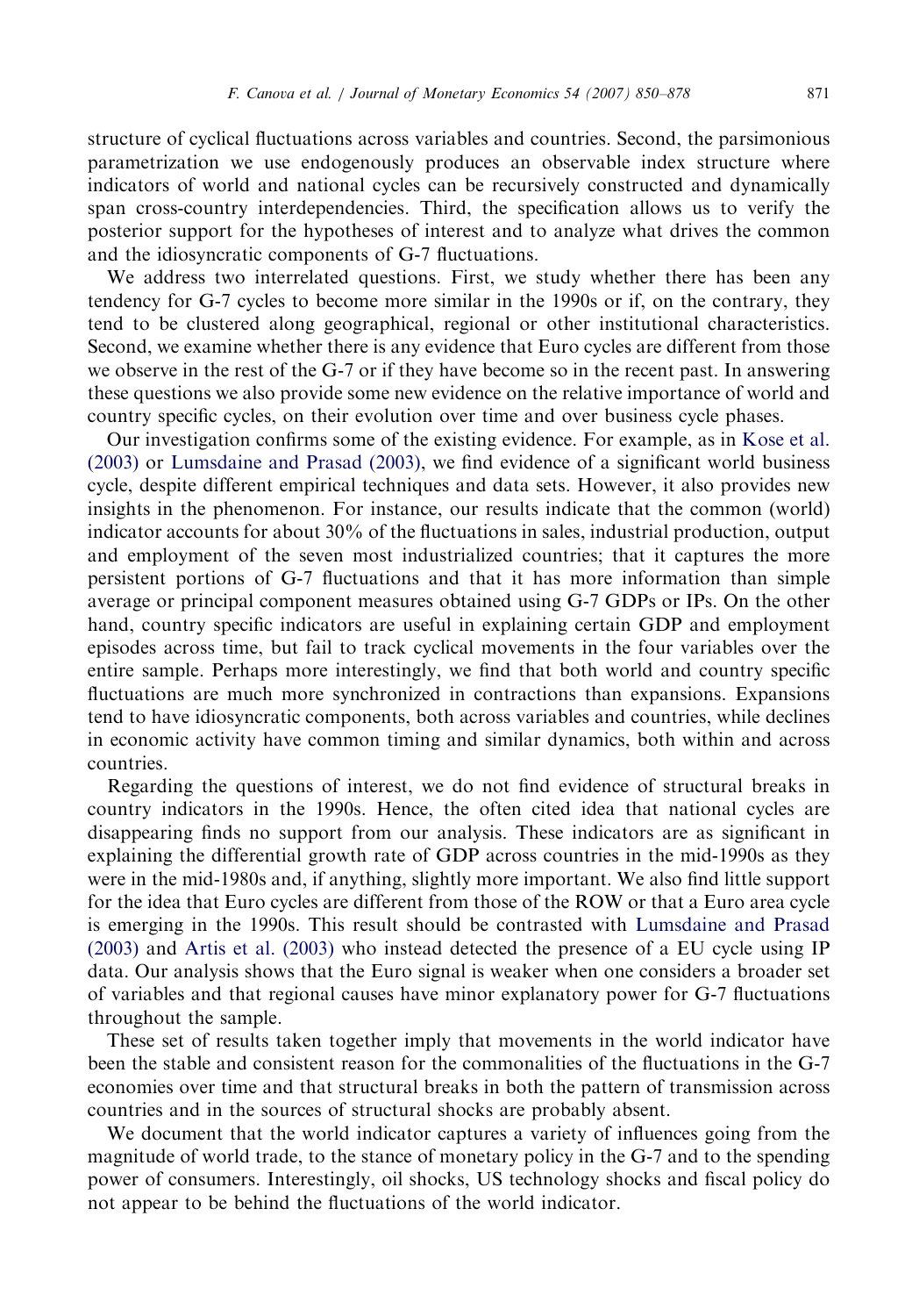Our results are important from a policy point of view for several reasons. First, since variations in economic activity in countries with different institutions, economic structures and/or economic policies are driven by a common cause, international markets more than domestic policies appear to be the key to understanding the comovements in economic activity. This also means that policy institutions should probably de-emphasize national and regional cycles and instead focus on the identification of the market(s) or channel(s) that foster cross-country transmission. Second, since national or regional variables drive the national but not the world indicator, policies designed to counteract the tendencies dictated by world conditions may be ineffective. In addition, the presence of significant time variations indicates that reliance on policy actions which have been effective in the past is doomed to failure. Third, since cyclical time variations imply important asymmetries in the shape and the dynamics of international cycles, reliance on linear models in policy analyses may miss important and pervasive features of the data.

There are several interesting questions that our paper has left unanswered. For example, one would like to know more about the decreased posterior variability present in both the world and the national indicators in the late 1990s. What are the causes of this decrease? Is it the size of the shocks which has declined, the synchronization that has increased? If it is the latter, what can we say about the relative importance of contemporaneous vs. lagged transmission? Similarly, one would like to know why there is such a negative relationship between international synchronicity and volatility of GDP. Which way does causality go? What factors drive this correlation? Furthermore, since the model tracks reasonably well our four macroeconomic variables, one may want to see whether this ability translates also in useful predictions of the future state of the world economy at various horizons. The results reported in [Table 1](#page-9-0) are promising. The exercises conducted in [Canova and](#page-27-0) [Ciccarelli \(2002\)](#page-27-0) suggest that this could be the case using information available up to one or two years in advance, but more evidence is clearly needed. We plan to take up all these questions in future work.

# Acknowledgments

We would like to thank an anonymous referee, the editor of this journal, Harald Uhlig, Marco del Negro, Mario Forni and the participants of seminars at the Ente Einaudi, University of Modena, Bank of Spain, Bank of Canada, Humbolt University, Universidad de Alicante, Universidad Carlos III, J.W. Goethe-University, Frankfurt, Institute of Advanced Studies Vienna and the First Workshop of Euro Area Business Cycle Network (EABCN), Madrid, 2003, the Forth Colloquium on Methods for Business Cycle Analysis, Luxemburg, 2003, the XXVIII Simposio de Analisis Economico, Sevilla, 2003, the 59th European Meetings of the Econometric Society, Madrid, 2004, the 38th Canadian Economic Association Meetings, Toronto, 2004, and the First ICEEE, Venice, 2005, for comments and suggestions. Part of Ciccarelli's research was undertaken while being at the University of Alicante with financial support from Ministerio de Ciencia y Tecnología and FEDER (Project BEC2002-03097), Generalitat Valenciana (Project CTIDIB/2002/175). The views expressed in this paper are exclusively those of the authors and not those of the European Central Bank or the Bank of Spain.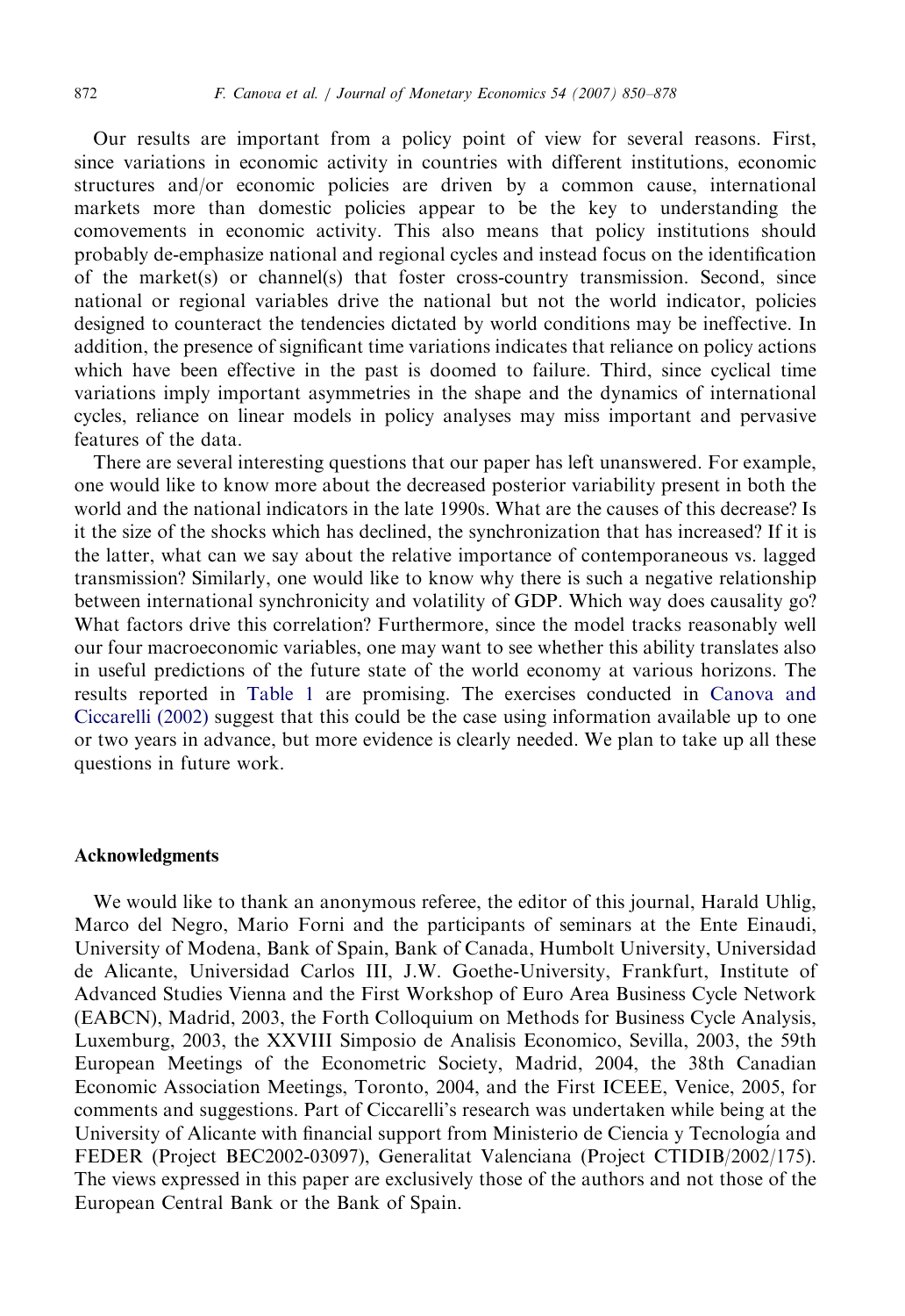# Appendix A. Estimation

### A.1. Prior information

We let  $\bar{B}_i = b_i I$ ,  $i = 1, 2, 3$ , where  $b_i$  is a parameter which controls the tightness of factor i in the coefficients, and  $p(\Omega^{-1}, \sigma^2, b_i, \theta_0) = p(\Omega^{-1})p(\sigma^2)p(\theta_0)\prod_i p(b_i)$  with

$$
p(\Omega^{-1}) = \text{Wi}(z_1, Q_1),
$$
  
\n
$$
p(\sigma^2) = \text{IG}\left(\frac{\zeta}{2}, \frac{\zeta s^2}{2}\right),
$$
  
\n
$$
p(b_i) = \text{IG}\left(\frac{\varpi_0}{2}, \frac{\delta_0}{2}\right),
$$
  
\n
$$
p(\theta_0 \mid \mathcal{F}_{-1}) = \text{N}(\bar{\theta}_0, \bar{R}_0),
$$
\n(11)

where N stands for Normal, Wi for Wishart and IG for inverse gamma distributions, and  $\mathcal{F}_{-1}$  denotes the information available at time  $-1$ . The prior for  $\theta_0$  and the law of motion for the coefficient factors imply the prior for  $\theta_t$  is  $p(\theta_t | \mathcal{F}_{t-1}) = N(\bar{\theta}_{t-1|t-1}, \bar{R}_{t-1|t-1} + B_t)$ .

We collect the hyperparameters of the prior in the vector

 $\mu = (z_1, \zeta, s^2, \varpi_0, \delta_0, \gamma_1, \gamma_2, \text{vech}(Q_1), \bar{\theta}_0, \text{vech}(\bar{R}_0)),$ 

where  $vech()$  denotes the column-wise vectorization of a symmetric matrix. We assume that the elements of  $\mu$  are either known or can be estimated in the data, for example, splitting the sample into two pieces, using the first part (''training'' sample) to estimate the  $\mu$  and the second to estimate posterior distributions and to conduct inference. We have experimented with both informative and non-informative priors and report results obtained with the latter set of priors. The following table presents the hyperparameters values used in the two cases:

|                 | Prior hyperparameters |  |                                                                    |                 |            |              |                       |            |                  |       |
|-----------------|-----------------------|--|--------------------------------------------------------------------|-----------------|------------|--------------|-----------------------|------------|------------------|-------|
|                 |                       |  | $Z_1$                                                              | $\mathcal{Q}_1$ | $\varpi_0$ |              | $\delta_0$ $\gamma_1$ | $\gamma_2$ | $\theta_0$       | $R_0$ |
| Informative     |                       |  | 1.0 $\hat{\sigma}^2$ $NG+20$ $\hat{Q}_1$ 10 1 1 0 $\hat{\theta}_0$ |                 |            |              |                       |            |                  | $I_J$ |
| Non-informative |                       |  | 0.0 $\hat{\sigma}^2$ $NG+1$                                        |                 |            | $0 \qquad 0$ | $\frac{1}{2}$         |            | $\hat{\theta}_0$ | $I_J$ |

Here  $\hat{\sigma}^2$  is the average of the estimated variances of NG AR $(p)$  models,  $\hat{Q}_1$  is the estimated variance–covariance of the time invariant version of (1),  $\hat{\theta}_0$  is initialized with a sequential OLS on (1), over the sample 1975–1980, and J is the dimension of  $\theta_t$ . The values of the remaining hyperparameters have been chosen using previous experience.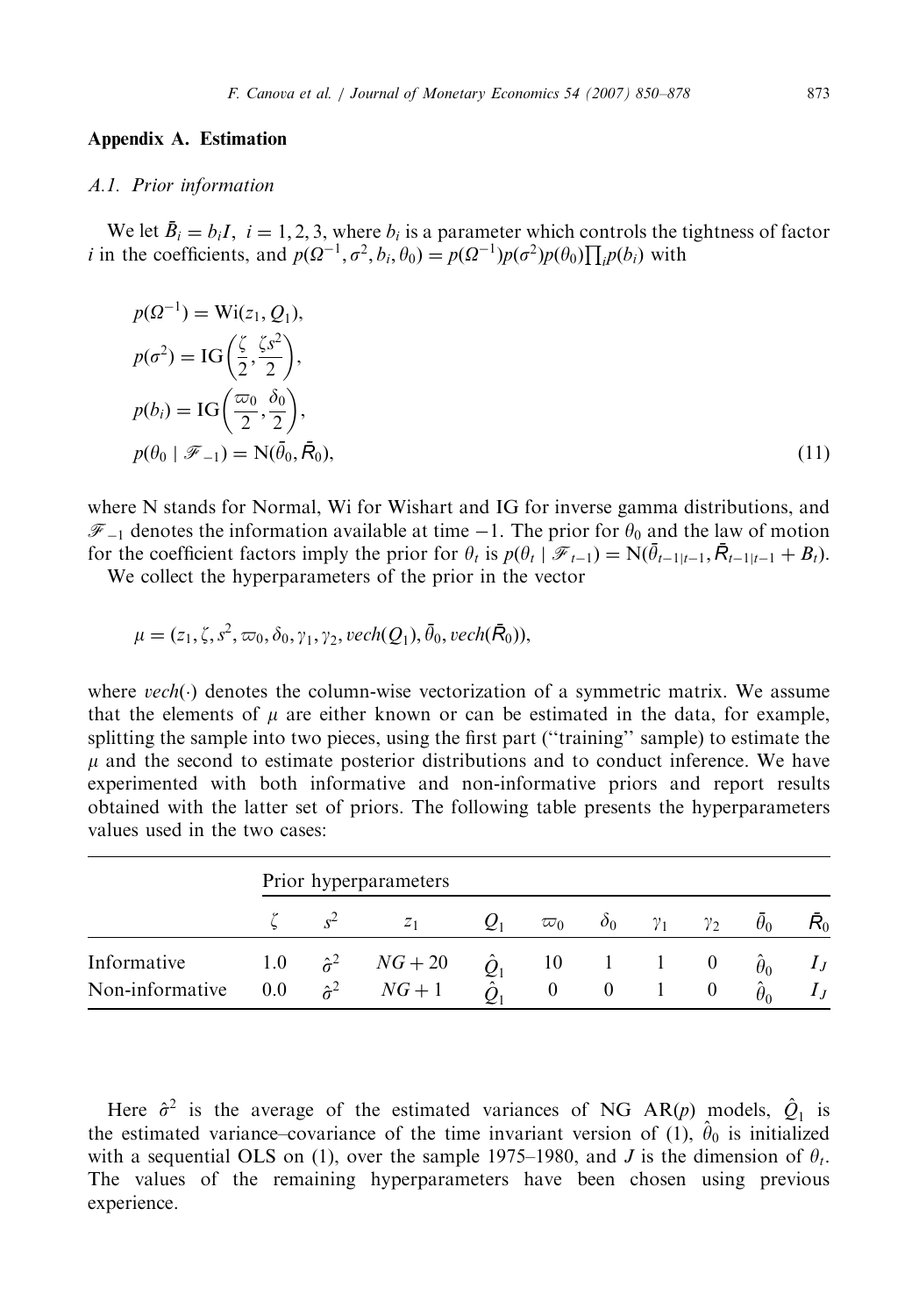# A.2. Posterior distributions

To calculate the posterior distribution of the unknowns  $\psi = (\Omega^{-1}, b_i, \sigma^2, {\{\theta_t\}}_{t=1}^T)$ , we combine the prior with the likelihood of the data, which is proportional to

$$
L \propto \left(\prod_{t=1}^{T} \sigma_t^{-NG/2}\right) |\Omega|^{-T/2} \exp\left[-\frac{1}{2} \sum_{t} (Y_t - W_t \Xi \theta_t)'(\sigma_t \Omega)^{-1} (Y_t - W_t \Xi \theta_t)\right],\tag{12}
$$

where  $Y^T = (Y_1, \ldots, Y_T)$  denotes the data, and  $\sigma_t = (1 + \sigma^2 X_t' X_t)$ . Using Bayes rule,  $p(\psi \mid Y^T) = (p(\psi)L(Y^T \mid \psi)/p(Y^T)) \propto p(\psi)L(Y^T \mid \psi)$ . Given  $p(\psi \mid Y^T)$ , the posterior distribution for the components of  $\psi$ ,  $p(\Omega | Y^T)$ ,  $p(b_i | Y^T)$ ,  $p(\sigma^2 | Y^T)$  and  $p(\{\theta_t\}_{t=1}^T | Y^T)$ , can be obtained by integrating out nuisance parameters from  $p(\psi | Y^T)$ . Once these distributions are obtained, location and dispersion measures for  $\psi$  and for any interesting continuous function of them can be obtained.

For the model considered in this paper, it is impossible to compute  $p(\psi \mid Y^T)$ analytically. However, we can numerically simulate a sample from it using Monte Carlo techniques. A method which is particularly useful in our context is the Gibbs sampler since it only requires knowledge of the conditional posterior distribution of  $\psi$ . However, while the conditional posteriors of  $\Omega^{-1}$ ,  $b_i$  and  $\{\theta_t\}_{t=1}^T$  are available in closed form, the conditional posterior of  $\sigma^2$  is not and a metropolis step within the Gibbs sampler is needed.

Denoting  $\psi_{-\kappa}$  the vector  $\psi$  excluding the parameter  $\kappa$ , the conditional distributions of interest are

$$
\theta_{t} \mid Y^{T}, \psi_{-\theta_{t}} \sim N(\bar{\theta}_{t|T}, \bar{\mathbf{R}}_{t|T}), \quad t \leq T,
$$
\n
$$
\Omega^{-1} \mid Y^{T}, \psi_{-\Omega} \sim Wi \left( z_{1} + T, \left[ \frac{\sum_{i} (Y_{t} - W_{t} \Xi \theta_{t}) (Y_{t} - W_{t} \Xi \theta_{t})'}{\sigma_{t}} + Q_{1}^{-1} \right]^{-1} \right),
$$
\n
$$
b_{i} \mid Y^{T}, \psi_{-b_{i}} \sim \text{IG} \left( \frac{\varpi^{i}}{2}, \frac{\sum_{i} (\theta_{t}^{i} - \theta_{t-1}^{i})' (\theta_{t}^{i} - \theta_{t-1}^{i}) + \delta_{0}}{2 \xi_{t}} \right),
$$
\n
$$
\sigma^{2} \mid Y^{T}, \psi_{-\sigma^{2}} \propto L(Y^{T} \mid \psi) \times p(\sigma^{2}), \tag{13}
$$

where  $\bar{\theta}_{t}$  and  $\bar{R}_{t}$  are the one-period-ahead forecasts of  $\theta_t$  and the variance–covariance matrix of the forecast error, respectively, calculated with the Kalman smoother, as described in [Chib and Greenberg \(1995\),](#page-27-0) and  $\varpi^{\dot{i}} = T + \varpi_0$ ,  $\varpi^2 = Tg + \varpi_0$  and  $\varpi^3 = TN + \varpi_0$ .

The posterior for  $\sigma^2$  is simulated using a random walk metropolis algorithm, where, at each iteration *l*, we generate candidate draws according to  $(\sigma^2)^* = (\sigma^2)^{(l-1)} + z$ , where z is a normal random variable with mean zero and variance chosen to ensure that the acceptance rate is approximately 0.2–0.4.

Under regularity conditions (see [Geweke, 2000\)](#page-28-0), cycling through the conditional distributions in (13) will produce in the limit draws from the joint posterior of interest. From these, marginal distributions can be computed averaging over draws nuisance dimensions. In particular, using the draws, the posterior distributions of  $\lambda_t$  and  $\alpha_t$  can be estimated using kernel methods and, in turns, the posterior distributions of  $WLI_t$  and  $CLI_t$ can be obtained. For example, the posterior mean of  $WLI_t$  can be approximated by  $(1/H)\sum_h \mathcal{W}_i \lambda_i^h$  and a credible 68% interval is obtained ordering the draws of  $WLI_i^h$  for each t and taking the 16th and the 84th percentile of the distribution.

Because we are not directly sampling from the posterior, it is important to monitor that the Markov chain induced by the sampler converges to the ergotic (posterior) distribution.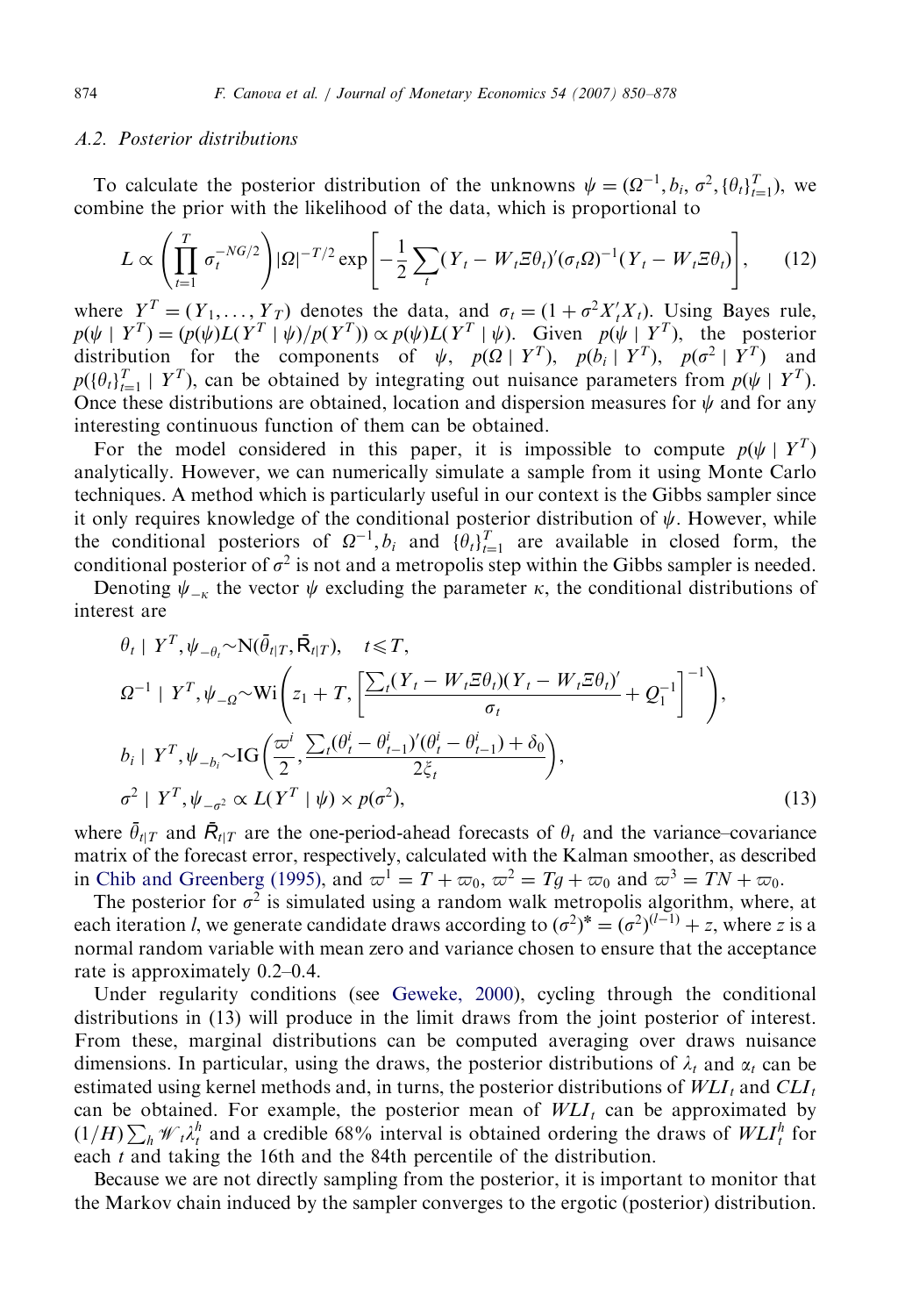<span id="page-25-0"></span>We have checked convergence in several ways: increasing the length of the chain, splitting the chain into two after a burn-in period and calculating whether the mean and the variances are similar; checking if cumulative means settle at some value. The result we present are based on chains with 24 000 draws: 600 blocks of 40 draws were made and the last draw for each block is retained after the discarding the first 4000. This means that a total of 500 draws is used at each  $t$  to conduct posterior inference.

# Appendix B. Specification searches

We have conducted a number of preliminary checks on the model to examine whether all the features included in the specification are really needed to capture the dynamics of the variables under consideration. In particular, we have examined whether the factorization (3) is exact, whether the presence of international lagged interdependencies and of time variations in the coefficients are necessary to capture the dynamics of the variables, and whether we can exclude the variable indicators  $(\rho_t)$  from the factorization of  $\delta_t$ . Verification of the first three hypotheses is important because the specification can be considerably simplified if the factorization is exact, interdependencies are absent and time variations unimportant.

To check whether the factorization is exact we have examined the marginal likelihoods of the benchmark model ( $M_0$ ) and of a model restricted to have  $\sigma^2 = 0$  (denoted by  $M_3$ ). In addition, we have visually examined whether the posterior density of  $\sigma^2$  is more concentrated around zero



Fig. 8. Prior and posterior densities of  $\sigma^2$ .

#### Table 3 Log marginal likelihood of models

| Sample    | $M_{0}$ | $M_{\odot}$ | М,      | $M_3$ | M1       | M s      | $M_6$    |
|-----------|---------|-------------|---------|-------|----------|----------|----------|
| 1980-2002 | 116.4   | $-355.1$    | 151.3   | 158.6 | $-53.7$  | $-582.8$ | $-182.1$ |
| 1980-1992 | $-68.2$ | $-339$      | $-13.8$ | 55.4  | $-145.3$ | $-457.2$ | $-216.6$ |
| 1993-2002 | 166.9   | 30.8        | 168.5   | 169.5 | 126.1    | $-71.5$  | 58.9     |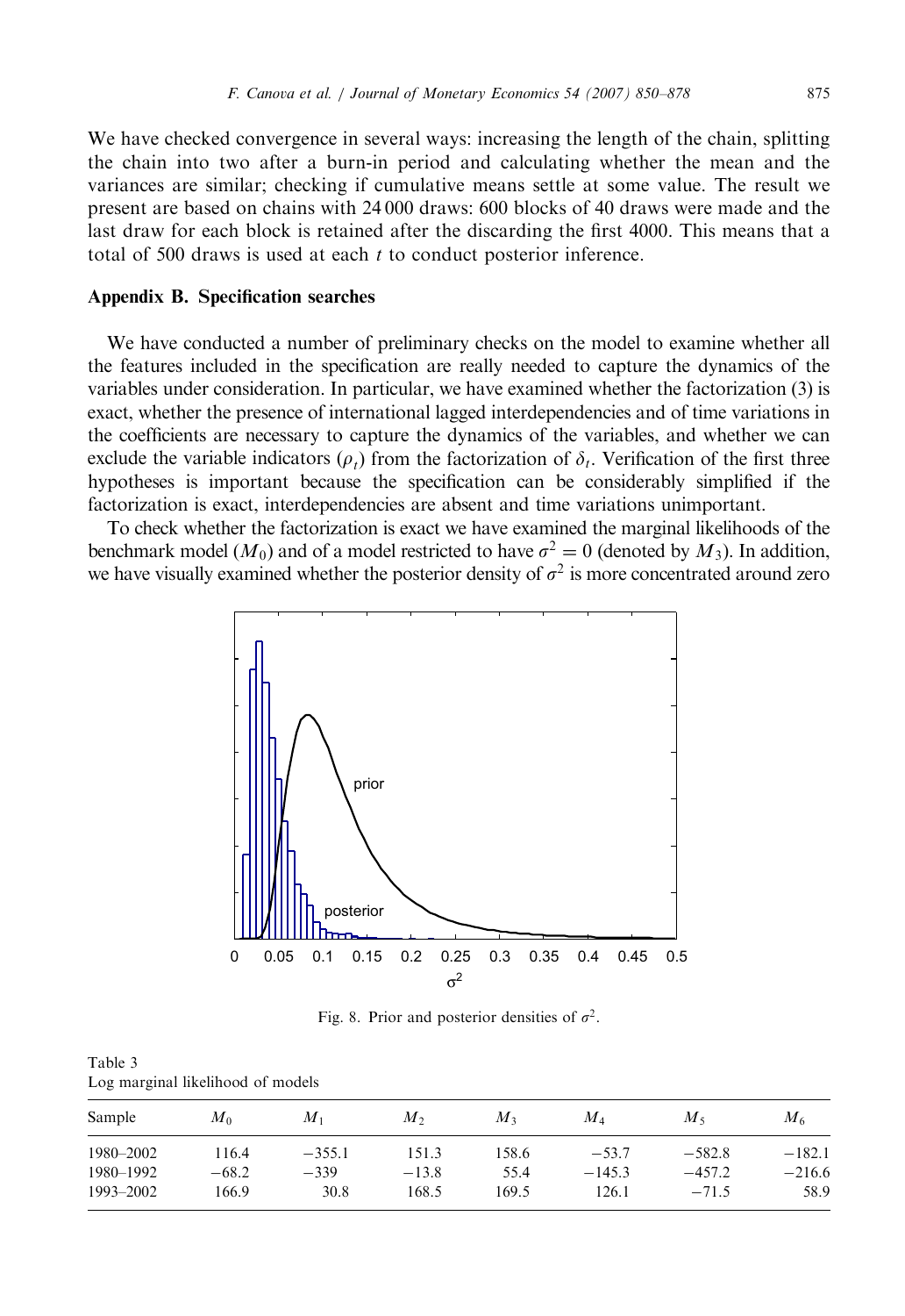<span id="page-26-0"></span>than is the prior (see [Fig. 8\)](#page-25-0). Both the Bayes factor and [Fig. 8](#page-25-0) favor the model where the factorizations is exact. For example, the log of the Bayes factor of the two specifications is  $-42.2$ while the prior and posterior mean of  $\sigma^2$  are, respectively, 0.125 and 0.044.

To measure the importance of interdependencies we compare the marginal likelihood of model  $M_3$  and the marginal likelihood of a model where interdependencies are excluded (denoted by  $M_4$ ). It turns out that the log of the Bayes factor exceeds 200, overwhelmingly indicating that lagged interdependencies matter at least as contemporaneous ones in generating common fluctuations in the G-7. Hence, there is important information in the lags of the variables which is neglected, e.g., when standard static factor approaches are used.

The presence of time variations in the factors is examined comparing the marginal likelihood of model  $M_3$  and the marginal likelihood of a model where  $\gamma_1 = \gamma_2 = 0$  (denoted by  $M_5$ ). The log of the Bayes factor exceeds 600 therefore indicating that time variations in the coefficients are an important feature of our data. A deeper look into the specification reveals other interesting facts. First, time variations become less significant in the second part of the sample (the log of Bayes factor is 'only' around 200). Second, though important, time variations, as measured by the size of  $B_t$  are relatively small, in close agreement with [Del Negro and Otrok \(2003\).](#page-28-0) Third, the world factor  $\lambda_t$  displays more significant movements over the sample than the other two components. In fact, the posterior distributions of  $b_1$ ,  $b_2$  and  $b_3$  are centered around 0.01, 0.0062 and 0.0045, respectively (the prior mean of all three parameters is 0.125).

Finally, we have also examined the performance of  $M_3$  against a model where the coefficient vector excludes variable specific factors (denoted by  $M_6$ ). In this case the specification with three factors is preferred by a large amount (the log of the Bayes factor is 340.1). Interestingly, the marginal likelihood of  $M_6$  dramatically increases over the 1990s. Hence, over this sample, variable specific dynamics seem to have become less crucial to explain the business cycle characteristics of G7 countries. This result is comforting since sales, employment, industrial production were partially chosen because coincident with GDP not only in the US (as the NBER practice indicates) but also in the other G-7 countries. [Table 3](#page-25-0) reports a summary by sample periods of the logarithm of  $f(Y|M_i)$  for all models described above.

# Appendix C. Data

The sources of the data and their acronyms and definition used in the paper are listed in Table 4.

| Table 4                            |  |  |
|------------------------------------|--|--|
| Data used: definitions and sources |  |  |

| Acronym                   | Definition                                                                                                               | Source                                                          |
|---------------------------|--------------------------------------------------------------------------------------------------------------------------|-----------------------------------------------------------------|
| uspin                     | US real personal non-agricultural income, SA, quarterly<br>growth rates                                                  | Bureau of Economic Analysis                                     |
| cpg                       | World commodity PRICE index, SA, quarterly growth rates                                                                  | IMF, International Financial<br><b>Statistics</b>               |
| usstock<br>$\overline{0}$ | NYSE stock prices index, SA, quarterly growth rates<br>World market crude petroleum PRICE, SA, quarterly<br>growth rates | Datastream<br>IMF, International Financial<br><b>Statistics</b> |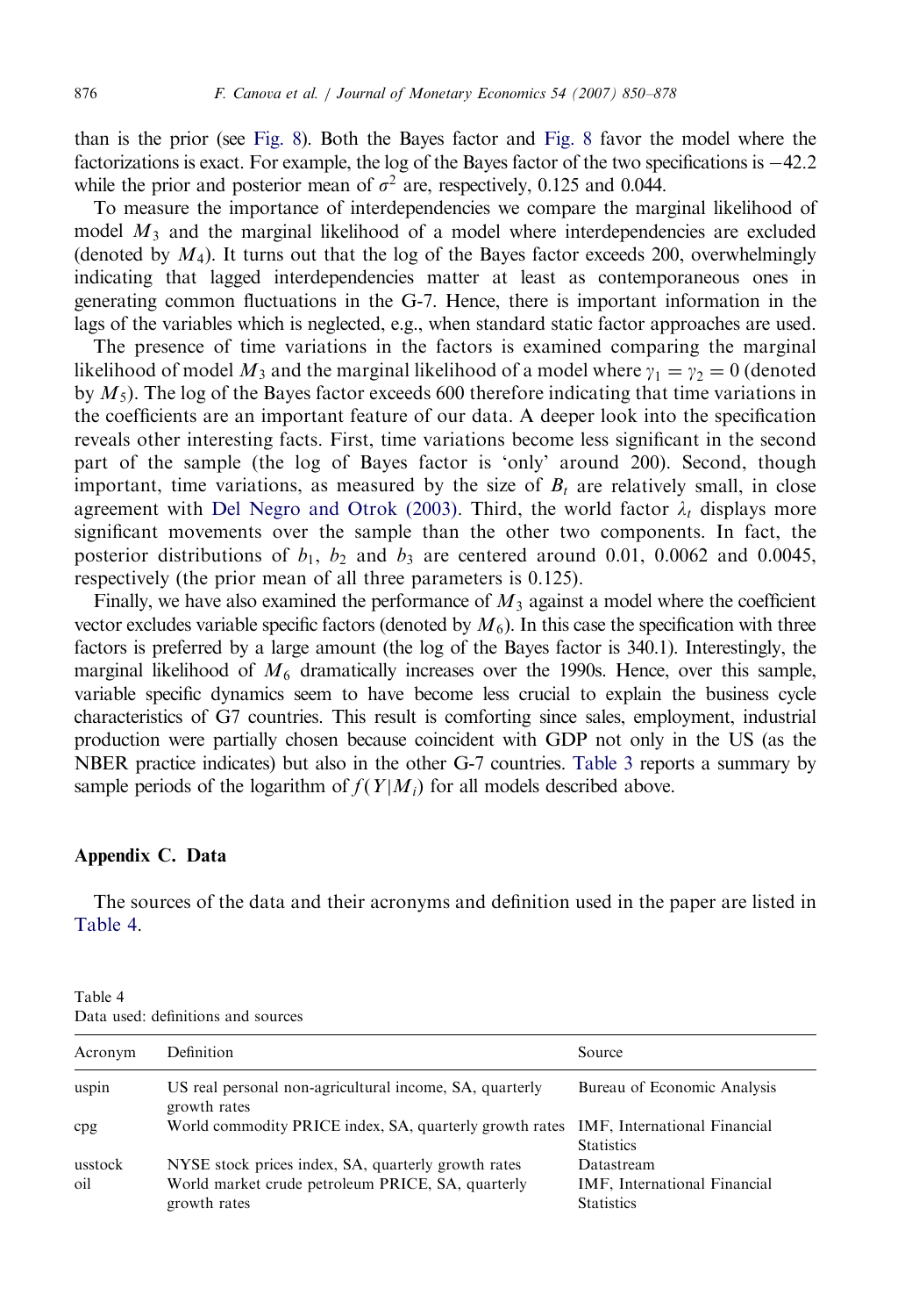<span id="page-27-0"></span>

|  | Table 4 ( <i>continued</i> ) |
|--|------------------------------|
|--|------------------------------|

| Acronym        | Definition                                                                            | Source                                                                 |
|----------------|---------------------------------------------------------------------------------------|------------------------------------------------------------------------|
| wtrade<br>gdpg | World goods trade, SA, quarterly growth rates<br>Real GDP, SA, quarterly growth rates | OECD, Main Economic Indicators<br>OECD, Quarterly National<br>Accounts |
| 1pg            | Real industrial production, SA, quarterly growth rates                                | <b>OECD, Quarterly National</b><br>Accounts                            |
| eg             | Employment, SA, quarterly growth rates                                                | OECD, Quarterly National<br>Accounts                                   |
| saleg          | Real retail sales, SA, quarterly growth rates                                         | <b>OECD, Quarterly National</b><br>Accounts                            |
| cy             | Real private consumption over real GDP, SA, levels                                    | OECD, Quarterly National<br>Accounts                                   |
| ree            | Real effective exchange rate, SA, quarterly growth rates                              | OECD, Main Economic Indicators                                         |
| glytech        | Quarterly US technology shock                                                         | Gali et al. (2003) 723–743, Fig. 3                                     |
| <sub>Si</sub>  | Three month interbank nominal interest rate (various<br>sources)                      | G7 National Central Banks                                              |
| sri            | si minus 4 times quarterly CPI inflation rate (various<br>sources)                    | G7 National Central Banks                                              |
| li             | Nominal yield on 10 year bond (various sources)                                       | G7 National Central Banks                                              |
| lir            | li minus 4 times quarterly CPI inflation rate (various sources)                       | G7 National Central Banks                                              |
| avglid         | Avg of G7 (excl US) long-term nominal interest rate spreads                           | G7 National Central Banks                                              |
| avglir         | Avg of G7 real li, i.e., li-annualized quarterly CPI inflation                        | G7 National Central Banks                                              |
| m3g            | M3 (various sources), SA, quarterly growth rates                                      | G7 National Central Banks                                              |
| def            | General government deficit, current prices, SA, levels                                | IMF, International Financial<br><b>Statistics</b>                      |

# References

- Artis, M., Marcellino, M., Proietti, T., 2003. Dating the euro area business cycle. CEPR Working Paper No. 3696. Backus, D., Kehoe, P., Kydland, F., 1995. International business cycles: theory and evidence. In: Cooley, T.F. (Ed.), Frontiers of Business Cycle Research. Princeton University Press, Princeton NJ.
- Baxter, M., 1995. International trade and business cycle. In: Grossman, G., Rogoff, K. (Eds.), Handbook of International Economics. North-Holland, Amsterdam, pp. 1801–1864.
- Bernanke, B., Boivin, L., Eliasz, P., 2003. Measuring the effects of monetary policy. NBER Working Paper 10220.
- Binder, M., Hsiao, C., Pesaran, H., 2000. Estimation and inference in short panel vector autoregressions with unit roots and cointegration. Manuscript, University of Maryland.
- Bry, G., Boschan, C., 1971. Cyclical analysis of time series: selected procedures and computer programs. NBER, New York.
- Canova, F., 2005. The transmission of US shocks to Latin America. Journal of Applied Econometrics 20, 229–251.
- Canova, F., Ciccarelli, M., 2002. Bayesian panel VAR: specification, estimation, forecasting and leading indicators. CEPR Working Paper No. 4033.
- Canova, F., Dellas, H., 1992. Trade interdependence and the international business cycle. Journal of International Economics 34, 23–47.
- Canova, F., Marrinan, J., 1998. Sources and propagations of international output cycles: common shocks or transmission? Journal of International Economics 46, 133–166.
- Chib, S., 1995. Marginal likelihood from the Gibbs output. Journal of the American Statistical Association 90, 1313–1321.
- Chib, S., Greenberg, E., 1995. Hierarchical analysis of SUR models with extensions to correlated serial errors and time-varying parameter models. Journal of Econometrics 68, 409–431.